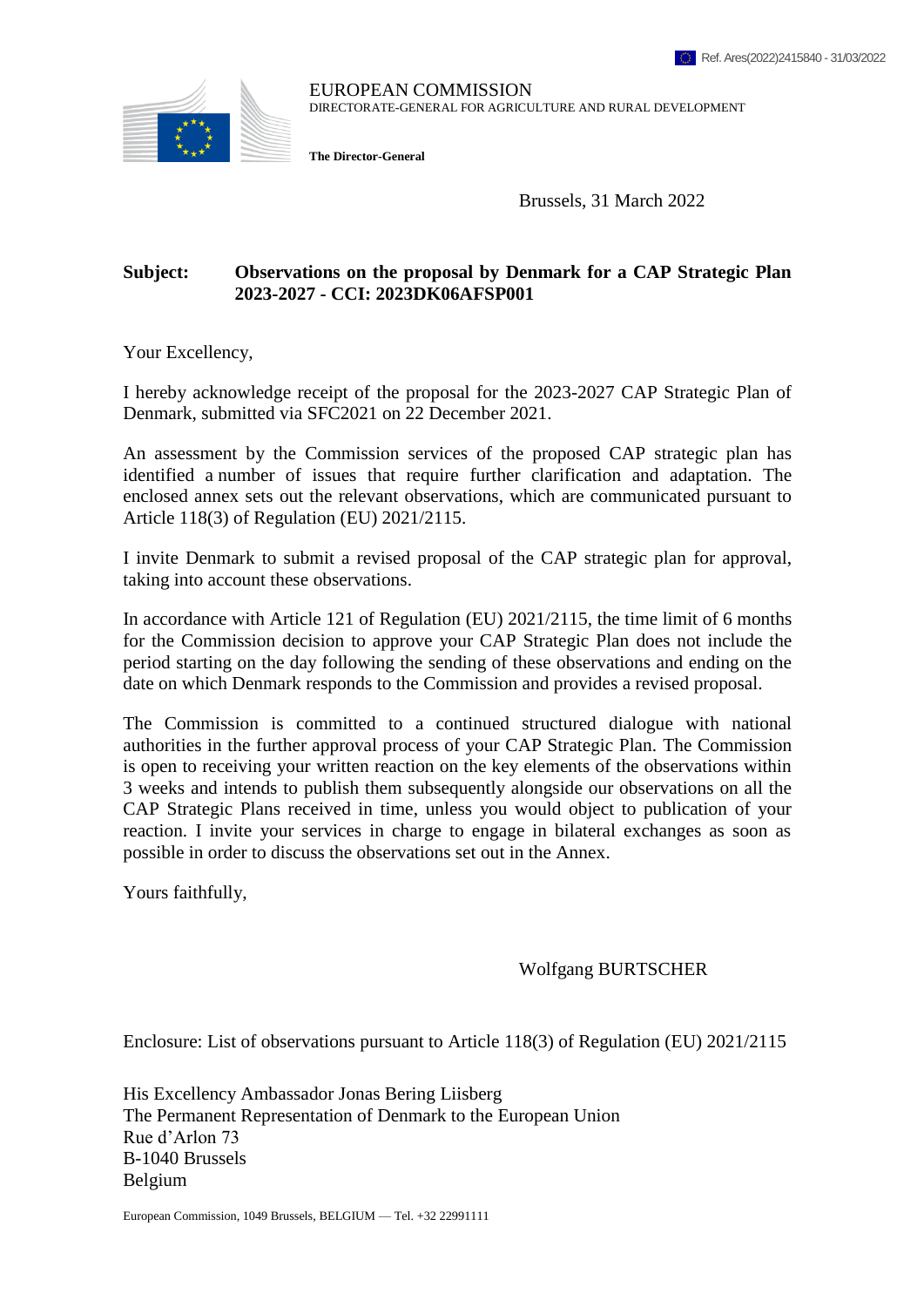#### **EN**

#### **ANNEX**

#### **Observations on the CAP Strategic Plan submitted by Denmark**

The Russian invasion of Ukraine and the ongoing generalised commodity price surge bring to the forefront in the strongest possible way the integral link between climate action and food security. This link is recognised in the Paris Agreement and has been incorporated in the new legislation for a Common Agricultural Policy (Regulation (EU) 2021/2115) and the Farm to Fork Strategy (COM/2020/381 final) with a view to ensuring sufficient supply of affordable food for citizens under all circumstances while transitioning towards sustainable food systems.

In this context, and in the context of the climate and biodiversity crises, Member States should review their CAP Strategic Plans to exploit all opportunities:

- to strengthen the EU's agricultural sector resilience;
- to reduce their dependence on synthetic fertilisers and scale up the production of renewable energy without undermining food production; and
- to transform their production capacity in line with more sustainable production methods.

This entails, among other actions, support for carbon farming, support for agroecological practices, boosting sustainable biogas production<sup>1</sup> and its use, improving energy efficiency, extending the use of precision agriculture, fostering protein crop production, and spreading through the transfer of knowledge the widest possible application of best practices. The Commission assessed the Strategic Plans of Member States with these considerations of the sector's economic, environmental and social viability in mind.

The following observations are made pursuant to Article 118(3) of Regulation (EU) 2021/2115. Denmark is asked to provide the Commission with any necessary additional information and to revise the content of the CAP Strategic Plan taking into account the observations provided below.

# **Key issues**

#### *Observations with regard to the strategic focus of the CAP Strategic Plan*

 $\overline{a}$ 

1. The Commission welcomes the submission of the CAP Strategic Plan of Denmark (hereafter: the Plan) and takes note of the participation of stakeholders

<sup>&</sup>lt;sup>1</sup> Sustainable biogas production means the production of biogas that respects the sustainability and greenhouse gas emissions saving criteria laid down in Article 29 of Directive (EU) 2018/2001 (Renewable Energy Directive).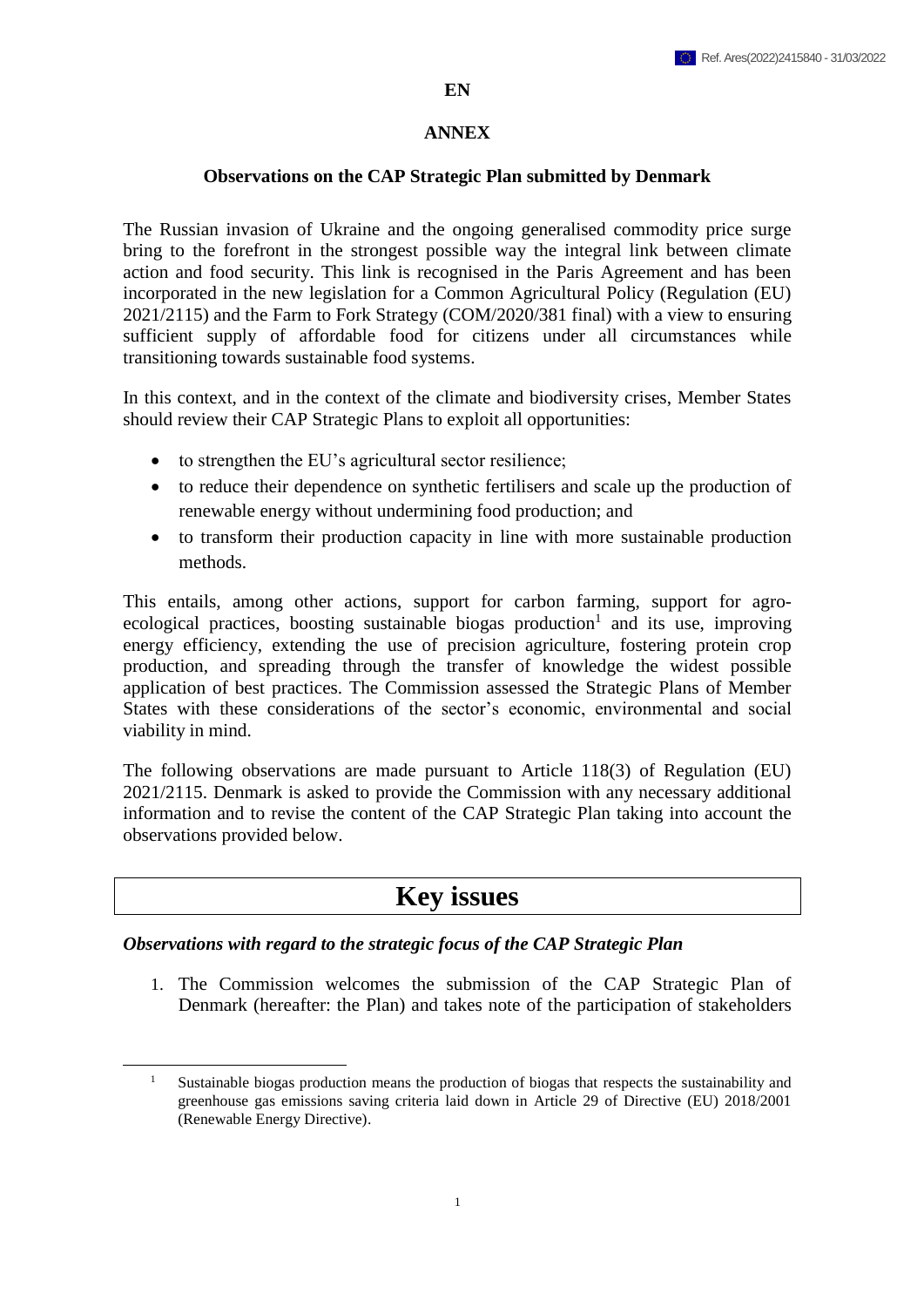in the process as well as consideration given to the Commission Recommendations of 18 December 2020 ((SWD)/371 final).

- 2. The Commission acknowledges the completeness of the Plan. However, the Commission considers that certain elements of the Plan require a stronger focus, as well as requests additional clarifications as to its strategic approach and level of ambition.
- 3. The Commission recalls the importance of the targets set for result indicators as a key tool to assess the ambition of the Plan and monitor its progress. The Commission requests Denmark to revise the proposed target values, by improving their accuracy and taking into account all the relevant interventions, and by defining an adequate ambition level in line with the identified needs.

# *Observations with regard to the fostering of a smart, competitive, resilient and diversified agricultural sector that ensures long-term food security*

- 4. The Commission considers that the Plan has the potential to contribute to the general objective of fostering a smart, competitive, resilient and diversified agricultural sector that ensures long-term food security, while certain elements need to be further developed and improved.
- 5. The Commission recognises the importance given to basic income support in the Plan as well as to interventions supporting competitiveness and economic sustainability. However, the Commission has doubts as to the expected effectiveness of the proposed approach with regard to farm income distribution and risk management. The Commission would welcome further efforts to address the import dependency in some sectors, such as protein crops.
- 6. As regards coupled income support (hereafter: CIS), certain elements of the justification for the CIS interventions need to be reviewed and strengthened, in particular as regards the selected sectors and their economic difficulties and needs.
- 7. The reasoning for not including redistributive payments and complementary redistribution income support for sustainability (hereafter: CRISS) needs to be substantiated by a quantitative analysis showing the combined effects of all proposed income support tools on redistribution. This will allow the Commission to assess whether the aim of fairer distribution and better targeting of direct payments is addressed in a sufficient manner within the Plan, including as regards the request for the 10% redistributive payment derogation.
- 8. Denmark is invited to re-consider and design risk management instruments as well as interventions to develop the economic potential in local marketing of quality products and products falling outside the remit of the cooperatives and Producer Organisations.
- 9. In light of the Russian war on Ukraine, the Commission urges Denmark to consider interventions that will help reduce dependence on fossil fuels and other externally sourced inputs to preserve the long-term sustainable production capacity and viability of farms.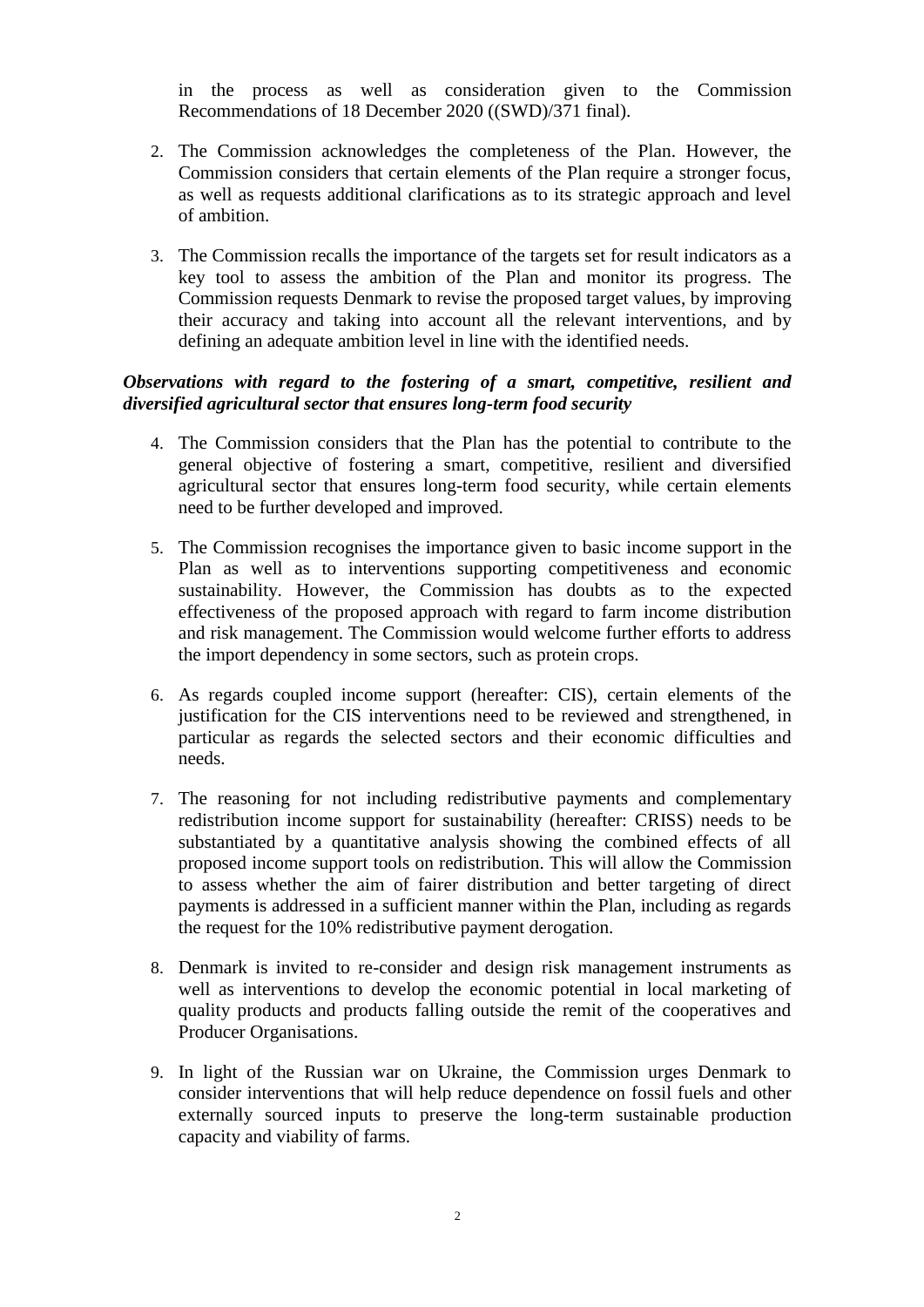# *Observations with regard to the support for and strengthening of environmental protection, including biodiversity, and climate action and to contribute to achieving the environmental and climate-related objectives of the Union, including its commitments under the Paris Agreement*

- 10. The Plan seems to have the potential to deliver an increased ambition and higher contribution to this objective in comparison to the current situation, thanks to the mix of enhanced requirements for some Good Agricultural and Environmental Conditions (hereafter: GAECs), eco-schemes and targets for European Agricultural Fund for Rural Development (hereafter: EAFRD) interventions. However, due to the intensity of its agricultural production, Denmark is requested to address several key issues, which are not sufficiently covered in the Plan.
- 11. Denmark is requested to better demonstrate the increased ambition of the planned green architecture as regards environmental and climate related objectives using qualitative and quantitative elements such as financial allocation and indicators.
- 12. The Commission requests Denmark to clarify or amend certain proposed standards for GAECs so they fully comply with the regulatory framework as specified below in the detailed observations.
- 13. The Plan does not sufficiently address the emissions resulting from livestock production. There are no wide-scope interventions foreseen to mitigate emissions from enteric fermentation, manure or feed management. This major flaw in the intervention logic needs to be resolved.
- 14. Further to adjustments requested by this letter, Denmark is invited to ensure the contribution and consistency of the Plan with the national objectives and targets stemming from the legislation set in Annex XIII of Regulation (EU) 2021/2115 (Strategic Plan Regulation – SPR).
- 15. In this context, Denmark is strongly encouraged to take into account the national targets that will be laid down in the revised Regulation (EU) 2018/842 (the Effort Sharing Regulation) and Regulation (EU) 2018/841 (the Regulation for the Land Use, Land Use Change and Forestry (LULUCF Regulation)) (revisions which are currently under consideration by the EU co-legislators) in view of the legal requirement to review the plan after their implementation.
- 16. The Commission considers that Denmark should increase the level of ambition as regards presence of landscape features and consider introducing further interventions addressing landscape fragmentation.
- 17. Denmark should develop a stronger intervention logic to mitigate and adapt to the threat, to the highly specialised agriculture as a result of climate change.
- 18. The Commission welcomes the ambition set out in the national political agreement on green transition of agriculture towards 2030 with a reduction target for the agricultural and forestry sector's greenhouse gas emissions of 55-65 % compared to 1990 emissions. Denmark should clarify the contribution of the Plan to the national climate targets.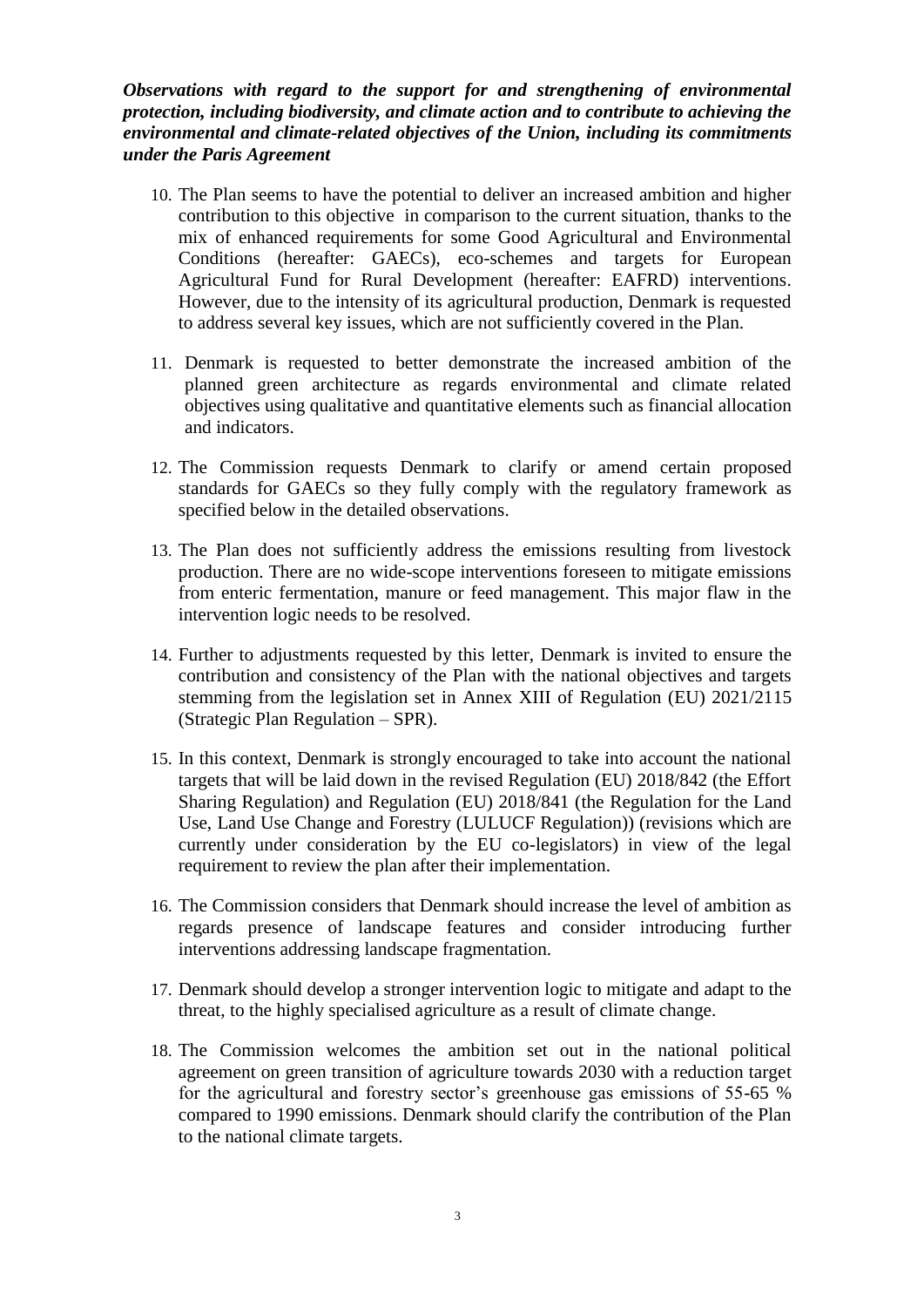- 19. The Commission is disappointed that the Plan does not propose support for renewable energy production and urges Denmark to fully use the possibilities of the CAP to increase sustainable domestic generation and use of renewable energy, including biogas, in line with the National Energy and Climate Plan. Moreover, the Commission calls on Denmark to support interventions that improve nutrient use efficiency, circular approaches to nutrient use, including organic fertilising as well as further steps to reduce energy consumption.
- 20. Afforestation and improved forest management are climate-relevant needs which have not been sufficiently reflected in the intervention logic. Denmark is invited to design appropriate measures to enhance the resilience of forests.
- 21. Denmark is requested to take better account of the Prioritised Action Framework (hereafter: PAF) and further align the proposed interventions with it.

# *Observations with regard to the strengthening of the socio-economic fabric of rural areas*

- 22. The Commission considers that the Plan is not sufficiently ambitious in its contribution to the general objective of strengthening the socio-economic fabric of rural areas.
- 23. Denmark is encouraged to increase its ambition and activities as regards generational renewal. The expected output of the intervention designed, seems low given the future need. Denmark is invited to consider redesigning the intervention (including by adding corresponding resources) as well as to consider using Complementary Income Support for Young Farmers (hereafter: CISYF) to speed up generational renewal.
- 24. Denmark is invited to provide a complete analysis on needs of rural areas and the design of interventions to address them, including the issues of social inclusion and the provision of services.
- 25. Regarding animal welfare, Denmark is invited to address the tail docking practices on pigs and to encourage the keeping of animals in non-confined housing systems for calves and sows.
- 26. Denmark needs to provide complete data and targets for indicators relevant to animal welfare and the reduction of the use of pesticides.

# *Observations with regard to fostering and sharing of knowledge, innovation and digitalisation in agriculture and rural areas*

- 27. The transition towards a more resilient and sustainable agriculture relies on an increased use of advice and knowledge exchange to help farmers innovate and address key challenges. On these grounds, the Commission invites Denmark to consider the use of CAP interventions in order to make advisory services available to all farmers.
- 28. Denmark is invited to reinforce knowledge on sustainable production methods in the food supply chain as linked with the European Innovation Partnership based on the needs identified.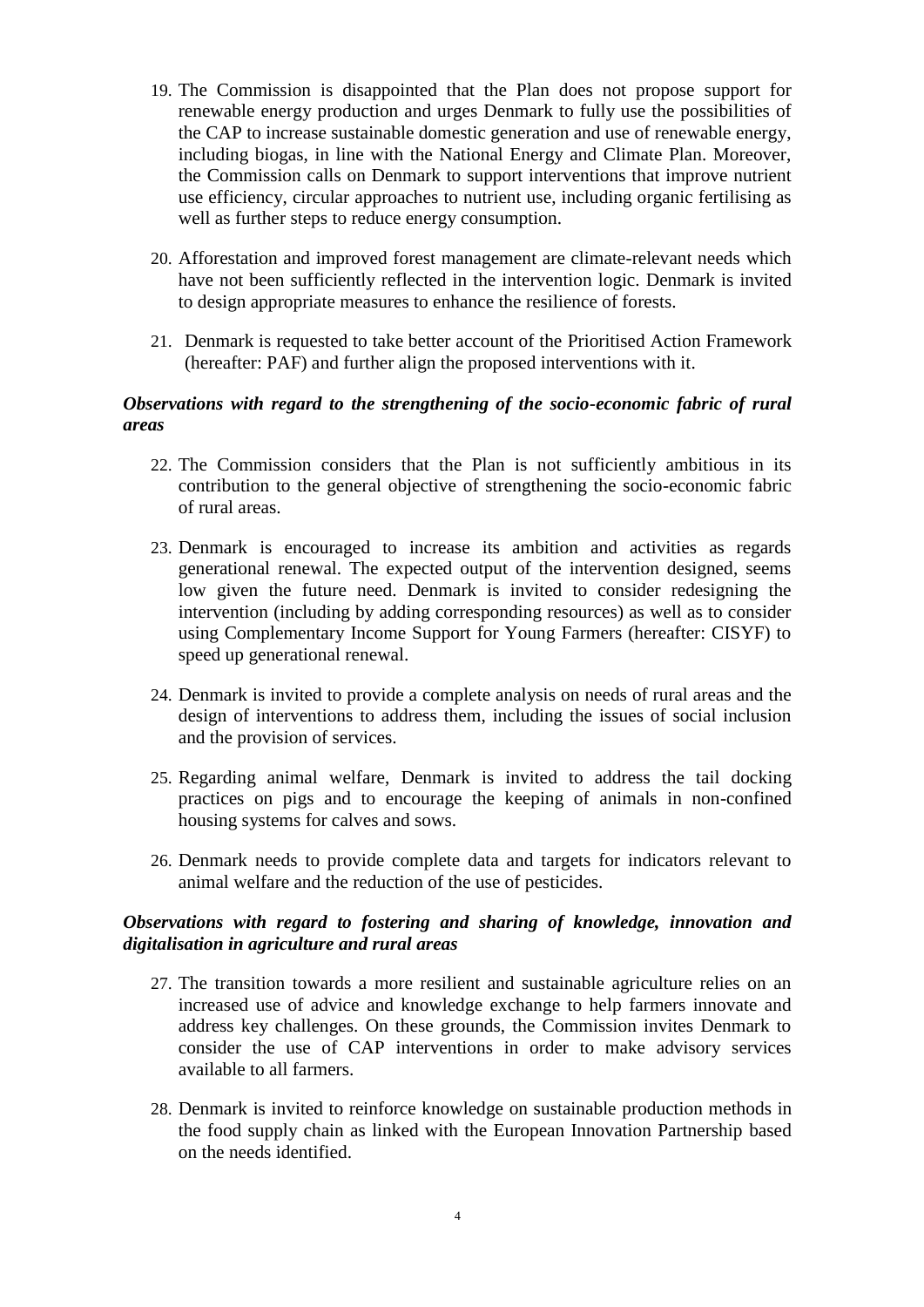29. The Commission invites Denmark to improve its digitalisation strategy for agriculture and rural areas based on a comprehensive analysis and assessment of needs. The strategy should elaborate as appropriate, on envisaged synergies with other relevant policy instruments.

# *Other issues*

30. The Commission invites Denmark to provide detailed explanations as regards coordination with ESIF (European Structural and Investment funds) programmes investing in rural areas, including the Recovery and Resilience Plan (hereafter: RRP) as well as information on possible synergies with the Digital Europe and Horizon Europe Programmes.

### *Information with regard to the contribution to and consistency with Green Deal targets*

- 31. The Commission regrets that Denmark did not make use of the possibility to provide information regarding national values for the Green Deal targets contained in the Farm to Fork Strategy and the Biodiversity Strategy, except the organic target. The Commission requests Denmark to quantify the national contribution to all Green Deal targets.
	- Anti-microbial resistance (hereafter: AMR): The Commission notes that the use of anti-microbial substances is low in Denmark. Given the importance of animal and public health and for Danish agriculture to maintain its strong position with consumers, the Commission encourages Denmark to sustain the decreasing trend.
	- Pesticides: The Commission notes that Denmark has included several relevant interventions to reduce the use of pesticides. It recommends Denmark to provide evidence about the expected results of the planned efforts and, if necessary to design further interventions aimed at reducing the use of pesticides and in particular for the most harmful substances.
	- Nutrient losses: The Commission welcomes Denmark's ambition cutting nutrient losses. However, it strongly recommends Denmark to consider further CAP support in this area.
	- Organic farming: The Commission welcomes Denmark's indirectly stated national value of doubling, from 2019 to 2030, (to 22.6%) the coverage of organic farming as well as the supporting intervention. The Commission has noted the result indicator value of 15.36% set for 2027.
	- High-diversity landscape features: The Commission notes Denmark's designed interventions. It is necessary that Denmark raises its efforts in line with the observations and considers setting an ambitious target value for 2030.
	- Rural broadband: The Commission notes that broadband coverage in rural areas in Denmark is relatively high. Due to the importance of access to highspeed connections for the attractiveness of rural areas and for modern farming, Denmark is invited to confirm a national value of 100% for rural broadband coverage in 2025. As Denmark does not envisage related support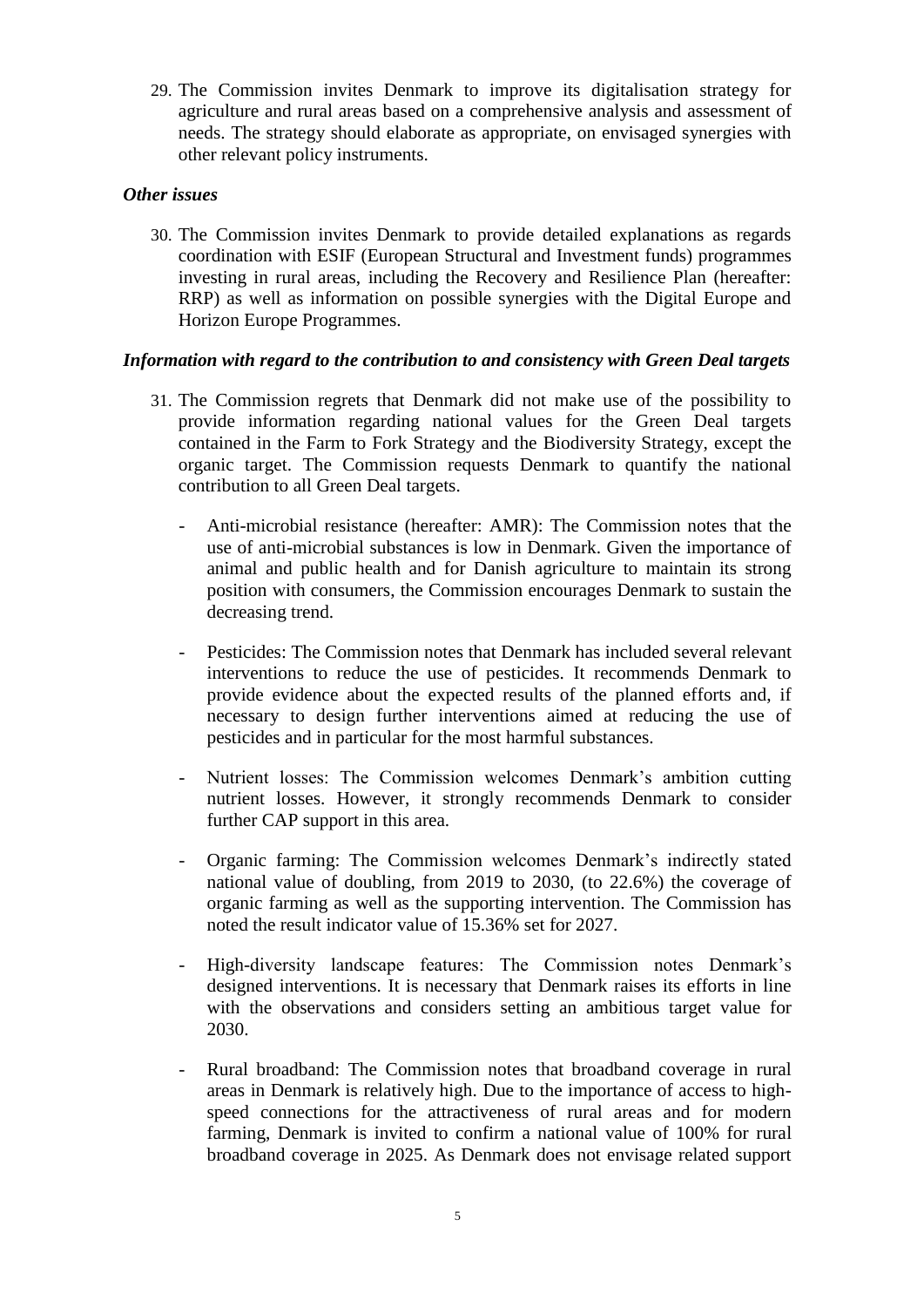through the CAP, the Commission invites Denmark to explain how other instruments will achieve the value.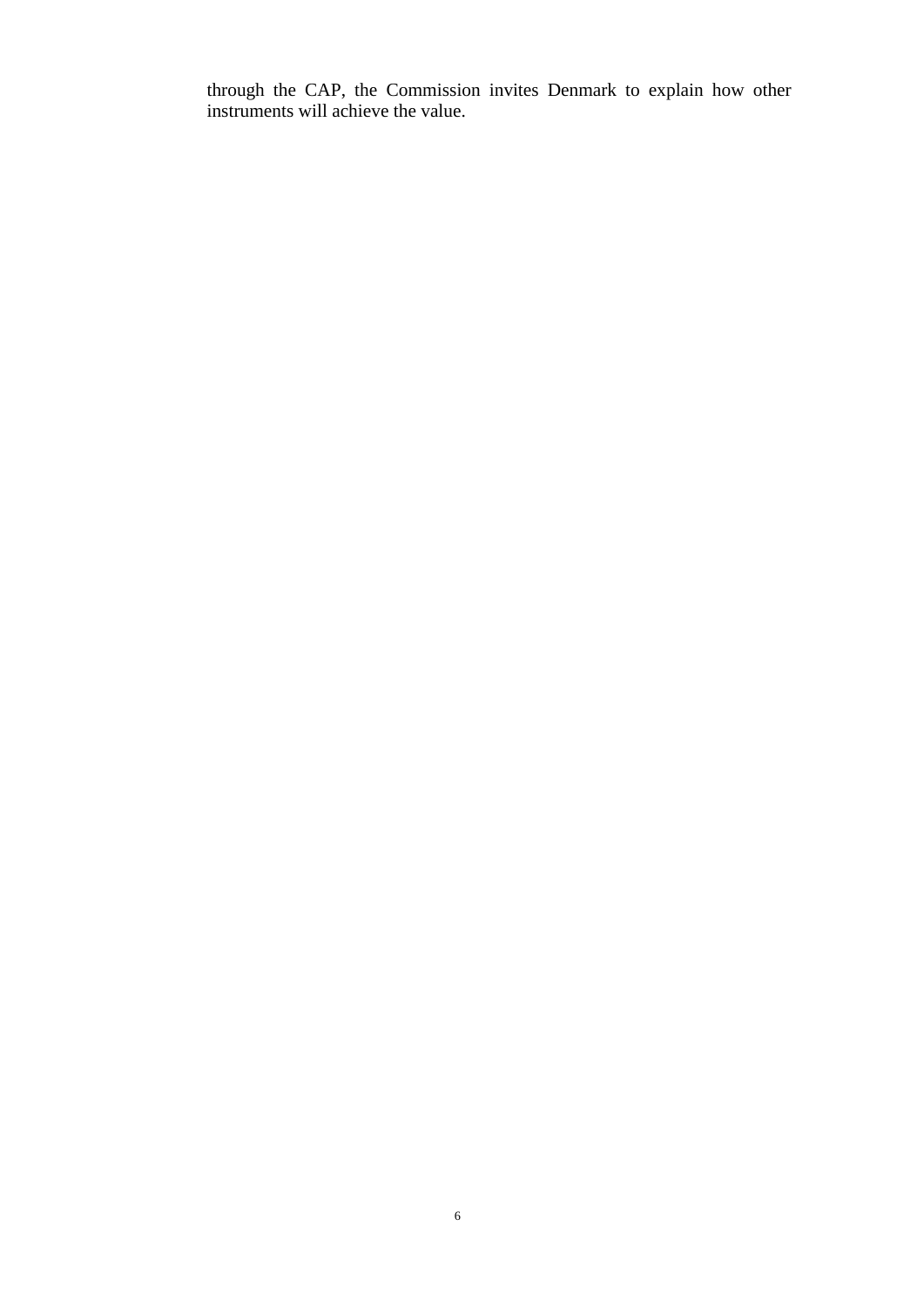# **Detailed observations**

### **1. STRATEGIC ASSESSMENT**

# **1.1. To foster a smart, competitive, resilient and diversified agricultural sector ensuring long term food security**

# *1.1.1. Strategic assessment of Specific Objective 1*

- 32. The Commission welcomes the analysis provided by Denmark. Danish agriculture is economically sustainable but has a high dependency on external financing and low resilience in case of higher interest rates/credit crunch and lower prices on commodities sold on global markets. The SWOT summary lacks detail when describing weaknesses and threats per sector.
- 33. Denmark does not envisage interventions for risk management despite operational risks, which are described as a threat. The access to risk management tools outside the CAP via either cooperatives or financial institutions is welcomed but operational risks still seem to be a threat. Denmark is invited to reconsider and design relevant interventions in the Plan.
- 34. The ambition on redistribution remains low. A specific needs assessment in relation to fairer, more effective and efficient targeting of direct payments is missing in the Plan (Article 108(c) of the SPR). Denmark is invited to analyse the distribution of income and direct payments preferably by different segments: regions or types of territories, physical size, economic size, sector and age group. The analysis should identify which categories of farms would be benefitting from redistribution. The Commission re-iterates that CRISS is of compulsory nature and an analysis by physical size is necessary to assess if a derogation from the 10% set out is justified.
- 35. The Result Indicators relating (hereafter: R or RI) to Specific Objective (hereafter: SO) 1 should be reviewed. R.8 (Targeting farms in specific sectors: Share of farmers benefitting from coupled income support for improving competitiveness, sustainability or quality), R.10 (Better supply chain organisation: Share of farms participating in producer groups, producer organisations, local markets, short supply chain circuits and quality schemes supported by the CAP) and R.11 (Better supply chain organisation: Share of farms participating in producer groups, producer organisations, local markets, short supply chain circuits and quality schemes supported by the CAP) would not typically be expected to be linked to SO1 and Denmark is asked to clarify their selection under this SO (Annex I of the SPR).

# *1.1.2. Strategic assessment of Specific Objective 2*

36. The SWOT and strategic assessment confirm that Danish agriculture is competitive and has a strong position on the global markets. Threats identified are a slow generational renewal and a shortage of skilled labour to be able to fully exploit new technology to remain competitive. The general availability of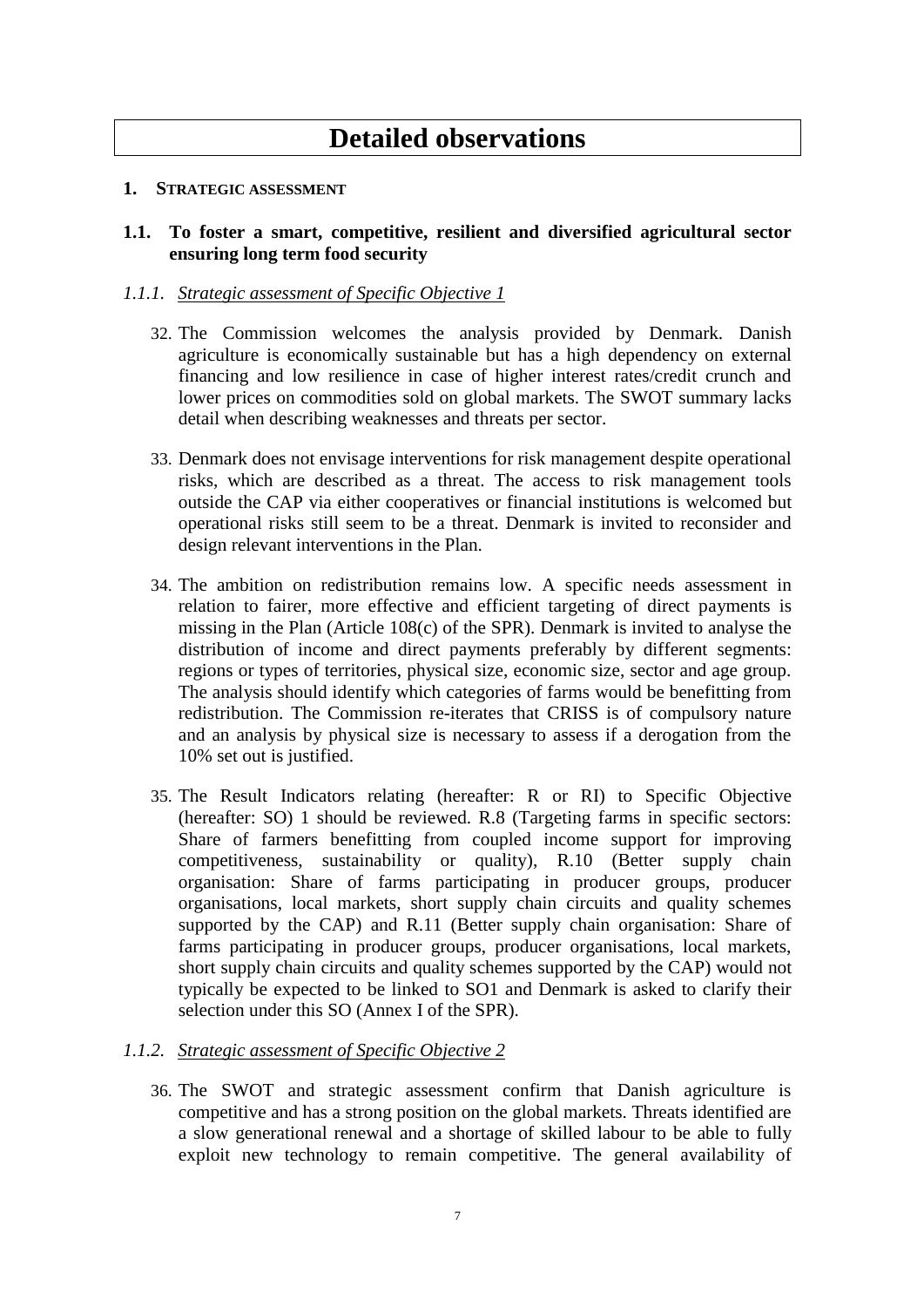advisory services accessible for farmers seems to be good and those are providing added value.

- 37. Since the uptake of new technologies is identified as a key issue for the agricultural sector, Denmark should reconsider and further design interventions falling under the CAP to maintain the attractiveness of the sector and better support the ongoing modernisation
- 38. Regarding specific interventions to enhance competitiveness in certain sectors, only interventions (support to Producer Organisations (POs)) targeting the Fruit and Vegetables (F&V) sector are foreseen.
- 39. The RIs relating to SO2 should be reviewed. R.10 and R.11 would not typically be expected to be linked to SO2 and Denmark is asked to clarify their selection under this SO.
- 40. In order to address efficiently difficulties and improve the competitiveness and sustainability of the sector and to avoid that the proposed CIS interventions lead to a deterioration of the environmental and climate situation (e.g. resulting from intensification of livestock farming), Denmark is requested to clarify the interplay between CIS and other support decisions under the Plan and to improve, if relevant, the CIS interventions' targeting (e.g. eligibility conditions for specific types of farming within a sector and CIS adapted to different local context).
- *1.1.3. Strategic assessment of Specific Objective 3*
	- 41. The Commission notes that no specific interventions to support short supply chains and local marketing have been planned. Denmark is invited to explain and/or reconsider how to cover a broader range of sectors to support a continued development of short supply chains and further strengthen the role of the farmers in the supply chains.
	- 42. The linkages and selection of RIs relating to SO3 should be reviewed. For R.10 the target value is missing, and for R.11 it would seem that values are presented by calendar year instead of financial year.

# *1.1.4. Specific strategic focus*

- 43. While acknowledging the information provided, the Commission would like to re-iterate that the CIS aims to improve the economic sustainability in a sector and ameliorate its structural weaknesses. It needs to be justified on this basis. Denmark is requested to provide further explanations in order to justify its approach in the Plan.
- 44. The Commission considers that there is not enough evidence that the Plan addresses sufficiently the need of redistribution of income support by other instruments and interventions financed by the EAGF in order to justify the 10% CRISS derogation (Article 29 of the SPR).
- 45. Farms below the average size are expected to receive direct payments 6% (R.6) higher than larger farms. The data provided explaining the economic impact of the distribution of CIS, the uptake of Eco-Schemes and the abolition of the payment entitlements on farms of different size is insufficient.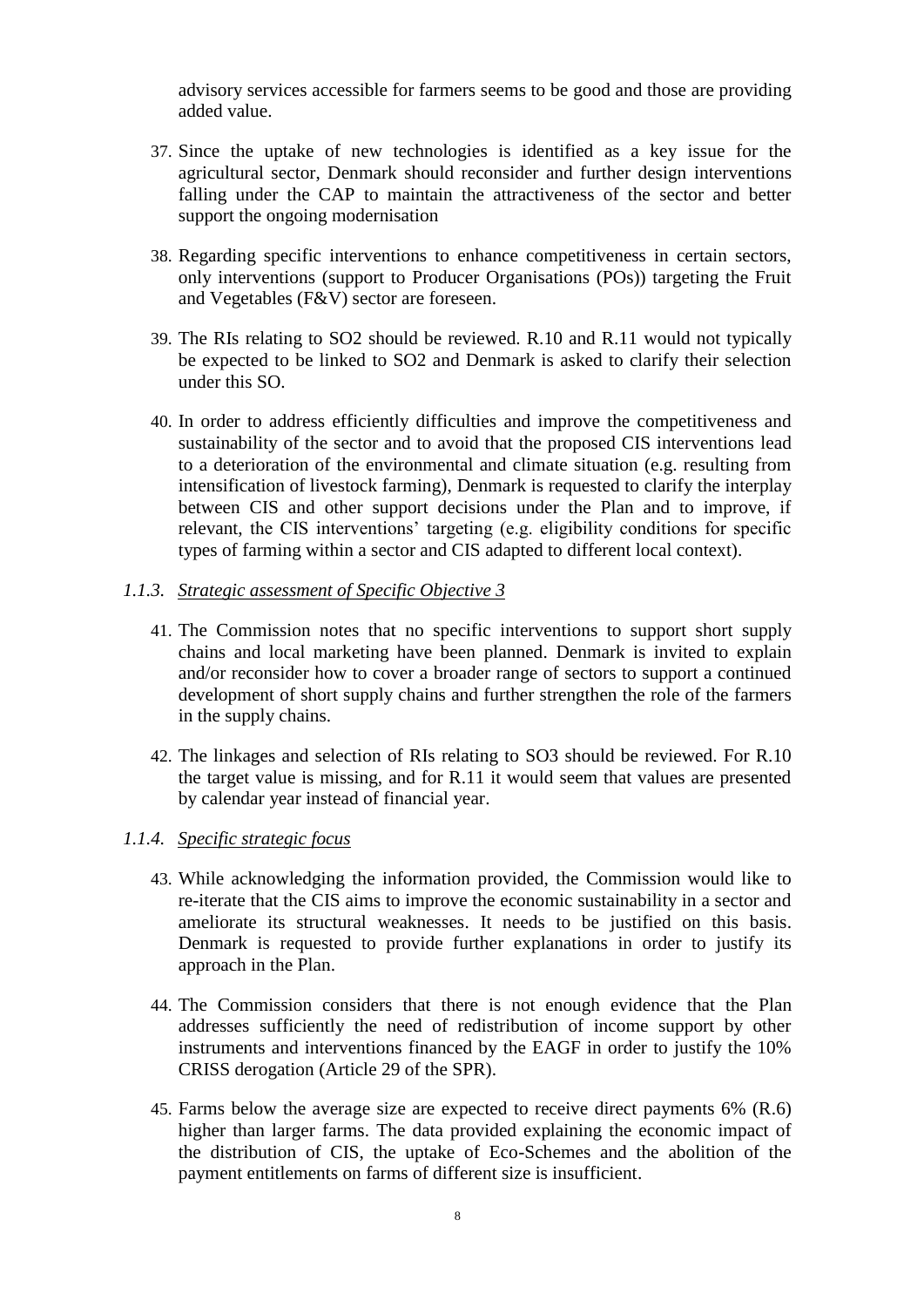- 46. Denmark is requested to provide a quantitative analysis showing the combined effects of all relevant income support tools on Direct Payment per hectare and income per work unit by physical size (e.g. using Farm Accountancy Data Network (FADN)), in particular for the small farms.
- 47. Sector-related interventions should be assessed not only in a pure 'technical' sense but also in a broader, 'strategic' sense. The fruit and vegetables section only analyses the lack of organisation of producers, for protein crops and for animal products, the overview of the interventions is incomplete. The CIS intervention for starch potatoes does not seem to encourage better organisation. Regarding cows and the slaughter premium, the general description needs to be complete with targeted assessments of the consistency and synergies and potential overcompensation analysed.
- 48. Denmark is invited to provide complete information on the sector-related interventions and explain how the combination of interventions contribute to a sustainable development of the sectors and thus fulfil the needs identified.
- 49. The SWOT analysis recognises the commercial and well-consolidated nature of Danish agriculture, with a high dependency of international markets as well as the specific roles of cooperatives. The access to credits seems to be relatively good.
- 50. With an ongoing farm consolidation, volatile markets, and dependency of weather conditions, a continued attention to risk management needs to be drawn. Denmark is invited to consider introducing risk management tools funded by the EAFRD to ensure sufficient availability of tools for all farmers to manage operational risk.
- **1.2. To support and strengthen environmental protection, including biodiversity, and climatic action and to contribute to achieving the environmental and climate-related objectives of the Union including its commitments under the Paris Agreement**

#### *1.2.1. Strategic assessment of Specific Objective 4*

- 51. While the summary of the SWOT is brief, it identifies key elements. This includes the greenhouse gas (hereafter: GHG) emissions linked to the specialisation in the intensive livestock sector as a weakness and manure management and feeding practises amongst the opportunities.
- 52. While the Plan includes a range of elements to address the needs related to climate change mitigation (the effort in relation to peatland being noted), these are focused on what can be obtained through area-related interventions. Denmark is invited to provide an estimate of the mitigation potential under the concerned interventions.
- 53. The weaknesses/opportunities related to the livestock emission at the source are insufficiently reflected in the needs, and consequently in the intervention strategy. The Commission invites Denmark to consider how to reduce GHG emissions, in particular from enteric fermentation and manure (addressing methane emissions). Further, a link should be established to the needs identified and the intervention strategy to build on the opportunities with regard to manure management and feeding practises.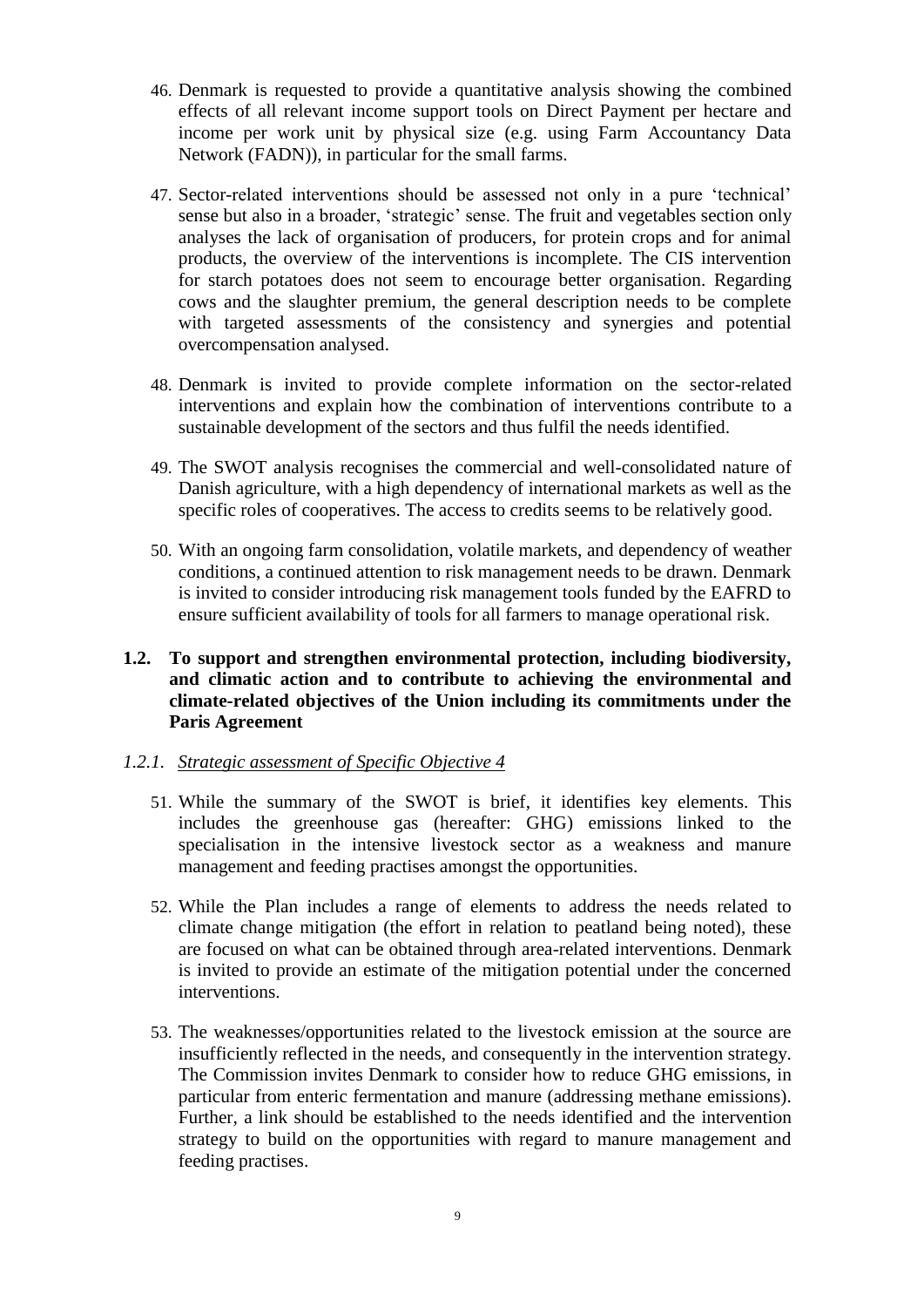- 54. The Commission notes the target of a reduction of the GHG emissions for the agricultural sector of 55-65% by 2030 compared to the 1990 level. Given that two of the main sources of GHG emissions are linked to livestock (enteric fermentation and manure management), Denmark is requested to clarify and explain how this GHG reduction target will be reached and which contribution from the Plan is expected based on the proposed intervention strategy.
- 55. Denmark is invited to explain whether introducing CIS in the livestock sector to maintain its competitiveness and production volumes would be coherent with GHG reduction targets, given that emissions from livestock are the largest source of emissions in Danish agriculture.
- 56. The Commission notes the proposed interventions for productive investments for environmental technologies and bio-refining, and further notes that the investments seem to reach only a limited number of livestock and bio-refining projects. Denmark is invited to explain how the proposed interventions will make an effective contribution to the reduction of GHG emissions.
- 57. Adaptation measures are not explained in detail, despite the threat due to climate change identified in the SWOT. Denmark is invited to provide a systematic explanation of efforts planned to adapt the agricultural sector to changing conditions including how to meet the targets set in the national climate adaptation plan.
- 58. Risk management tools may address the growing risks that the changing climate represents in agriculture. Denmark is invited to consider incentives for farmers to take proactive measures reducing their vulnerability and increasing their adaptive capacity to climate change.
- 59. The SWOT and needs assessment do not fully address the upward trend in emissions from land use, land-use change and forestry. The analysis provided focuses on agriculture but needs to include the forestry sector as well. The Commission regrets that the use of renewable energy is not identified in the needs assessment.
- 60. The SWOT analysis identify that forest cover is relatively low and there is an identified need to increase the afforested area. Improvements in afforestation or forest management practises are not analysed despite the SWOT identifying the weakness of relatively low forest cover. The vulnerability of Danish forests to changing climate conditions is also an identified problem that is not addressed in the Plan through clear adaptation measures.
- 61. The Commission notes the limited funding available for afforestation purposes, that may be complemented e.g. through the national Climate Forest Fund. Denmark is invited to explain how the proposed interventions for afforestation will result in an effective contribution to the achievement of carbon neutrality in 2050.
- 62. The RIs relating to SO4 should be reviewed. R.4 (Linking income support to standards and good practices: Share of utilised agricultural area (UAA) covered by income support and subject to conditionality), R.6 (Redistribution to smaller farms: Percentage of additional direct payments per hectare for eligible farms below average farm size (compared to average)), R.10 and R.11 would not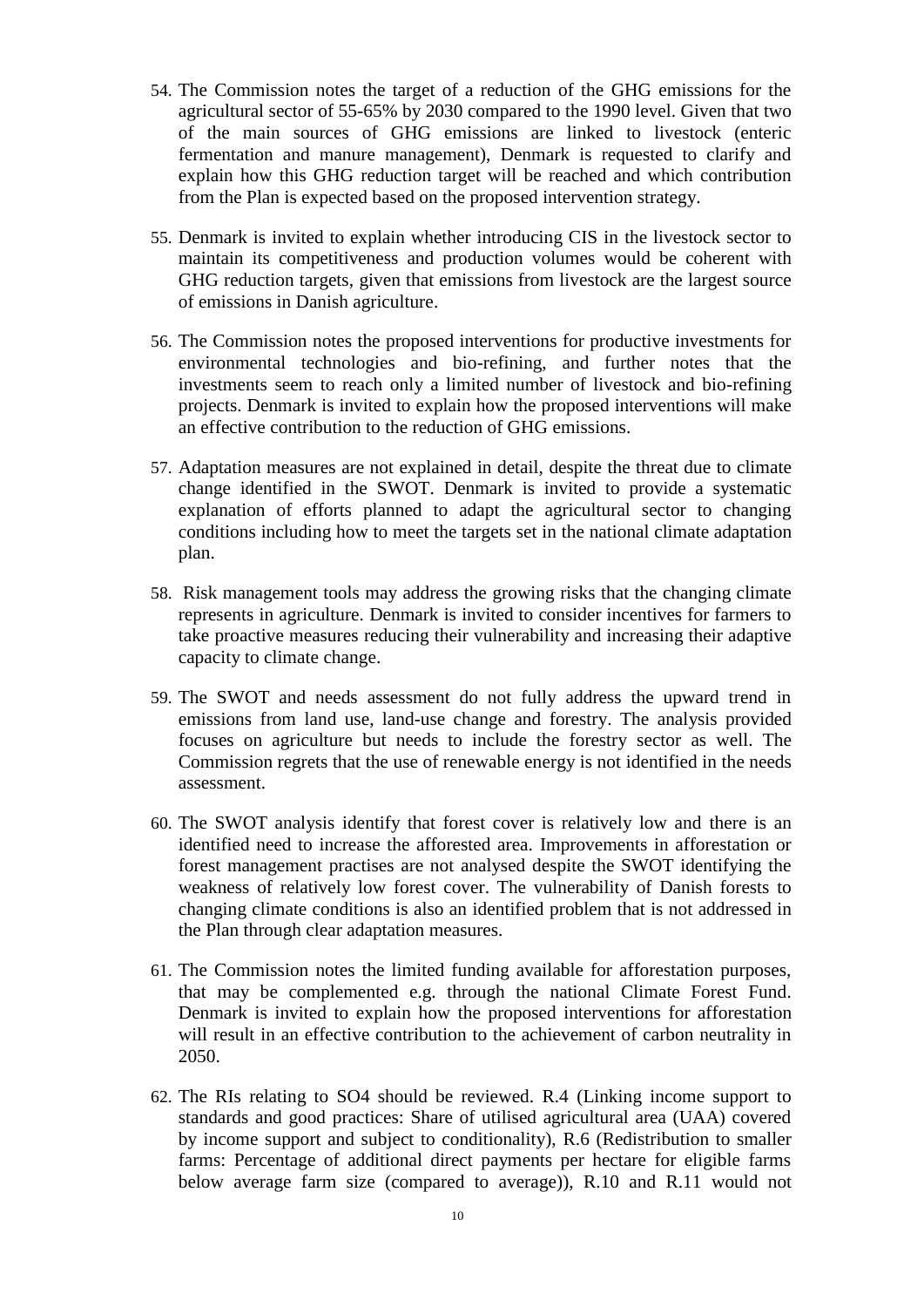typically be expected to be linked to SO4, and Denmark is asked to clarify the selection under this SO. Denmark is invited to set a target for R.13 (Reducing emissions in the livestock sector: Share of livestock units (LU) under supported commitments to reduce emissions of greenhouse gases and/or ammonia, including manure management).

### *1.2.2. Strategic assessment of Specific Objective 5*

- 63. While the summary of the SWOT for SO5 recognises the increase in nonproductive areas and reduced leakage of nitrogen and phosphorus as strengths, the surplus and risk of leakage of nutrients remain issues to be addressed.
- 64. The Commission notes an increase of the target value of relevant RIs and interventions aiming at the reduction of nutrient losses and the reduction of fertiliser use. The Commission reminds of the severe eutrophication problems and the potential of further interventions in the Plan to contribute to closing the gap to achieve good status for all water bodies by 2027 the latest, as required by the Water Framework Directive ((Directive 2000/60/EC, on establishing a framework for Community action in the field of water policy), hereafter: WFD). The Commission invites Denmark to explore ways to enhance the level of ambition, and to increase the values of target indicators. The Commission encourages Denmark to provide more details on water related measures, as well as a quantitative assessment of expected results.
- 65. Denmark is invited to better incorporate the identified need related to the impact of intensive livestock production and to include and/or describe the specific intervention to achieve this objective. It appears relevant to set a target for R.25 (Environmental performance in the livestock sector: Share of livestock units (LU) under supported commitments to improve environmental sustainability) to assess the potential impact of the Plan.
- 66. An additional element related to the needs identified is the implementation of the Farm Sustainability tool for nutrients (hereafter: FAST) as part of the Farm Advisory Services (hereafter: FAS). The plan should include the means envisaged to implement this tool before 2024.
- 67. The R.20 (Improving air quality: Share of utilised agricultural area (UAA) under supported commitments to reduce ammonia emission) is not included as a priority and air pollution reduction is missing among the identified needs. Against the high level of air pollution, this is a missed opportunity for Denmark to meet its ammonia emission reduction commitments under the National Emissions Ceiling Directive (Directive 2016/2284 on the reduction of national emissions of certain atmospheric pollutants, hereafter: NECD).
- 68. The Commission sees a risk that Denmark will not meet the commitments of reduction of ammonia emissions after 2020 and 2030 by 12% and between 10 and 30% respectively compared to 2005. Denmark is invited to consider interventions to support farmers to reduce ammonia emissions originating from the animal rearing sector especially pigs, the application of slurry and other nondefined agricultural sources (50%).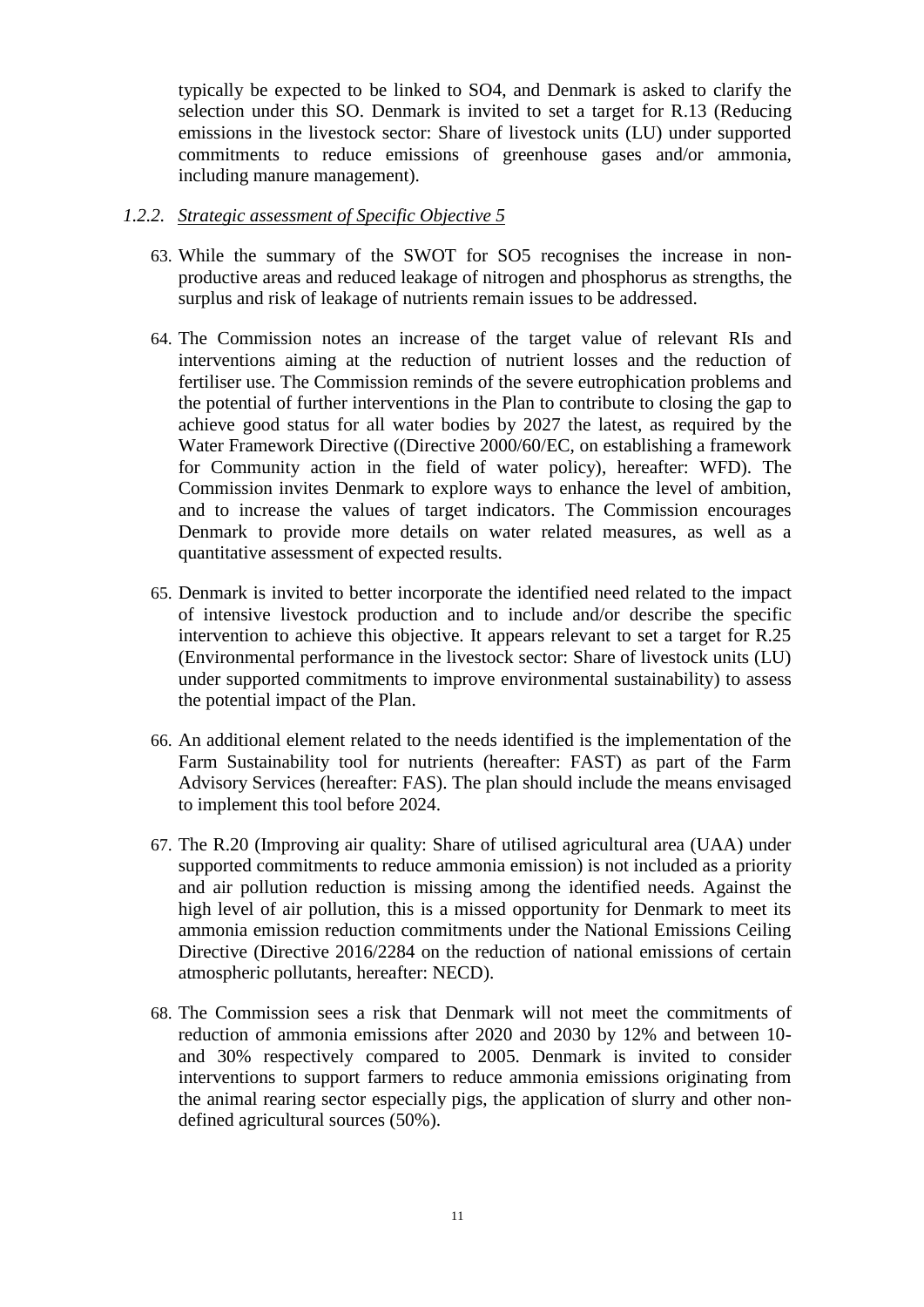- 69. The Commission invites Denmark to explain the links to the Best Available Techniques (BAT), notably in the context of reducing emissions of pollutants from installations (e.g. ammonia).
- 70. The Commission welcomes the objective of doubling the agricultural land under organic farming in Denmark by 2030. However, Denmark is invited to provide clarifications on the target value for R.29 (Development of organic agriculture: Share of utilised agricultural area (UAA) supported by the CAP for organic farming, with a split between maintenance and conversion) since that does not appear to be coherent with a doubling of the area under organic farming.
- 71. Erosion is identified as a weakness in the SWOT. Denmark is invited to clarify if the identified need is sufficiently addressed throughout the intervention strategy, and in particular if, the implementation of GAEC 5 has been considered to reflect the need.
- 72. The SWOT and needs analysis partially address hydromorphological pressures that affect a significant number of water bodies in Denmark. The Commission positively notes the fact that non-productive investment interventions – nitrogen and phosphorous wetlands and lowland projects – require projects to restore, as far as possible, the natural hydrological conditions within the project area, as well as the eco-scheme on physical watercourse efforts on agricultural land. Denmark is invited to design additional interventions to address hydromorphological pressures in view of achieving the objectives of the WFD and of the biodiversity strategy for 2030.
- 73. The Commission notes that the SWOT does not reflect the situation for groundwater and surface waters as reported in the data transmitted in the context of the Nitrates Directive (Council Directive 91/676/EEC concerning the protection of waters against pollution caused by nitrates from agricultural sources; hereafter: ND).
- 74. The RIs relating to SO5 should be reviewed. R.4, R.6, R.10, R.11 and R.14 (Carbon storage in soils and biomass: Share of utilised agricultural area (UAA) under supported commitments to reduce emissions or to maintain or enhance carbon storage (including permanent grassland, permanent crops with permanent green cover, agricultural land in wetland and peatland) would not typically be expected to be linked to SO5 and Denmark is asked to clarify the selection indicators under this SO.

### *1.2.3. Strategic assessment of Specific Objective 6*

75. The Commission notes that Denmark has set a target of 1.9 % (R.34 (Preserving landscape features: Share of utilised agricultural area (UAA) under supported commitments for managing landscape features, including hedgerows and trees)) of the utilised agricultural area (hereafter: UAA) under commitments for landscape features through one specific eco-scheme. Considering the landscape fragmentation, the lack of landscape features in intensively managed areas and the negative effects on biodiversity, the target value seems rather low. Denmark is invited to consider reinforcing the requirements and multi-annual commitments for interventions related to biodiversity.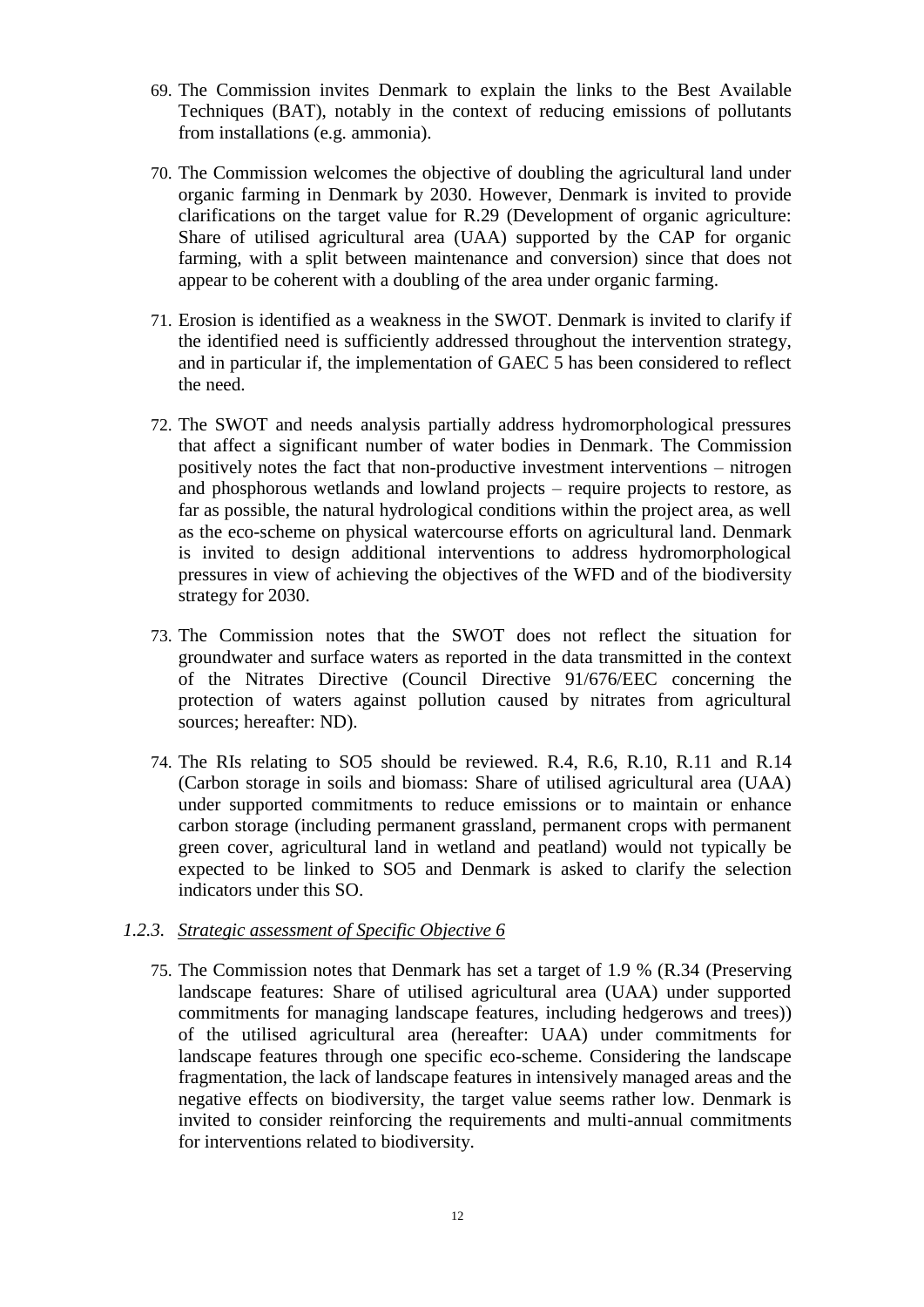- 76. Denmark is invited to provide in the Plan information on the most important habitats of Community interest concerned by agriculture (peatlands, wetlands, grasslands) and forestry activities to be managed and protected in the Natura 2000 network. This should be clearly explained with possible quantification (percentage of UAA concerned). The link with the PAF for Natura 2000 should be clarified.
- 77. A description of the situation of agricultural genetic resources mentioning the endangered plant and animal species should be included, or it should be explained if there are no needs in Denmark for genetic resources and/or whether funds (EU or national) outside the CAP are dedicated to support genetic resources.
- 78. Denmark does not present the national plans emanating from the legislative instruments referred to in Annex XIII of the SPR that have been taken into account in the Plan.
- 79. There is one intervention focused on improving biodiversity within Natura 2000 forest areas. However, only 1.09% forest area (6,715 ha) is estimated to be under sustainable forest management by 2027. Denmark is invited to enlarge the scope of this intervention, ensuring an improvement of the condition of forests.
- 80. The Commission invites Denmark to explain how the Plan will take account of the Biodiversity Strategy, how the priorities and identified needs are addressed, and how it will effectively contribute to halting and reversing biodiversity loss, enhancing ecosystem services and preserving habitats and landscapes.
- 81. In that context, the Commission would also invite Denmark to clarify if the ambitions of GAEC 8 (maintenance of non-productive features) and relevant interventions are sufficient.
- 82. Further, the Commission invites Denmark to clarify possible complementarities with Regulation (EU) 2021/783 (LIFE Regulation).
- 83. Denmark is invited to explain how the interventions in the Plan will support the EU Biodiversity Strategy target of reversing the decline in pollinators.
- 84. The Plan mentions the national objective of doubling the agricultural area under organic farming by 2030. The Commission welcomes this increase over the 2019 value of 11.9%.
- 85. Against the background of the EU Green Deal target of 25% of EU agricultural land under organic farming by 2030, the Commission nevertheless invites Denmark to consider increasing the level of national ambition further, going beyond the linear extrapolation of recent trends and possibly reach 25% by 2030.
- 86. The Plan defines a target value of 15.36% by the year 2028 for R.29. The Commission would welcome further explanations linked to this figure, such as the split between the target for the agricultural area to be maintained under organic farming and the target for the agricultural area to be converted to organic farming. Further, the Commission would welcome explanations on how such a low target, in combination with other measures, e.g. those outside the remit of the Common Agricultural Policy will contribute to meet the European Green Deal Target for organic farming.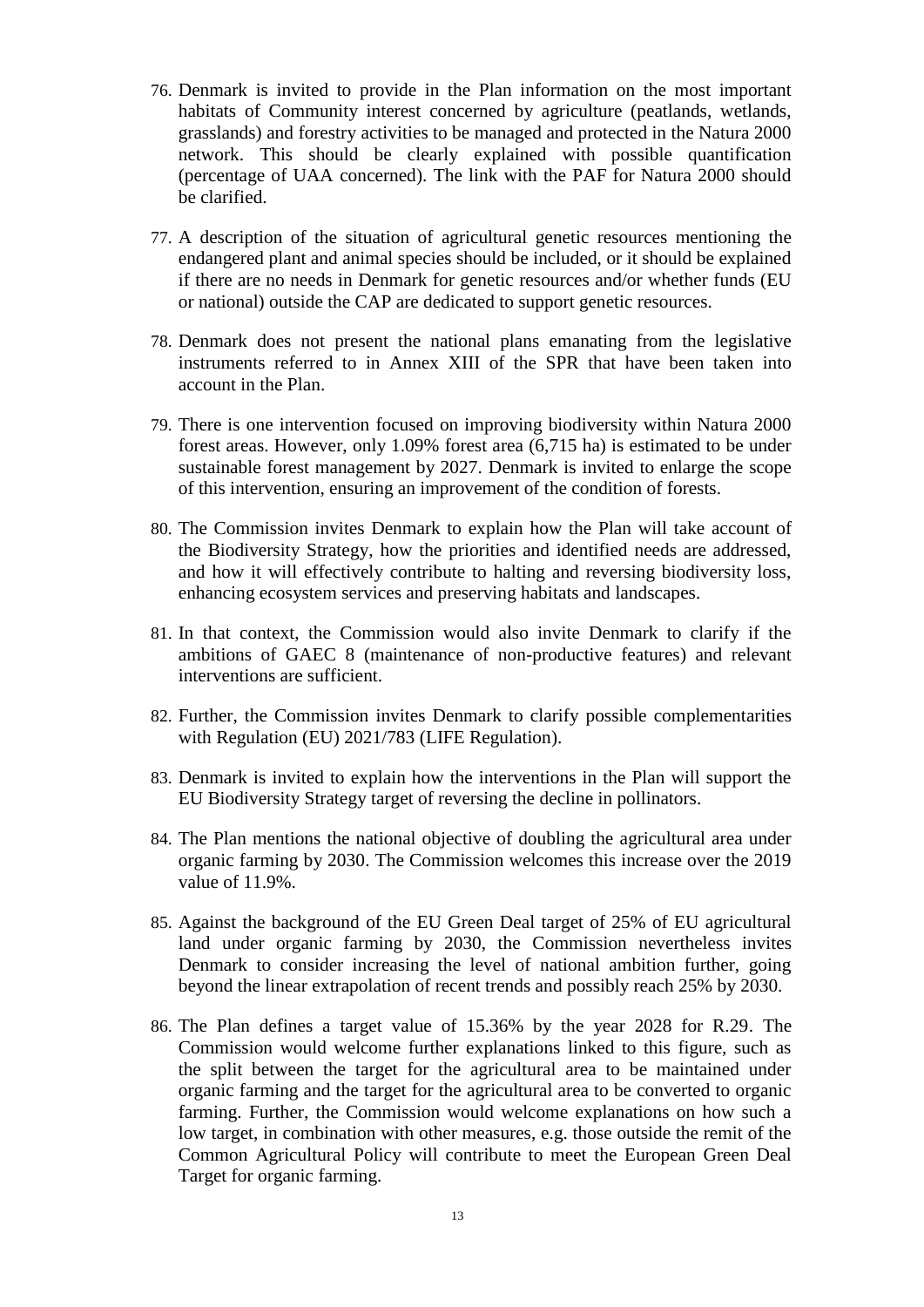87. The RIs relating to SO6 should be reviewed. R.4, R.6, R.10, R.11 and R.14 would not typically be expected to be linked to SO6 and Denmark is asked to clarify the selection under this SO.

# *1.2.4. Specific strategic focus*

# *Green architecture*

- 88. The Commission acknowledges that the green architecture includes a number of elements, which can have a positive contribution to SOs 4, 5 and 6. The needs identified are to a large extent coherent with the SWOT and reflected in the intervention strategy of the Plan.
- 89. However, a number of areas, including those mentioned in relation to SOs 4, 5 and 6, need either clarification and/or reconsideration to ensure full coherence between the different elements of the green architecture. The Commission invites Denmark to review in particular GAEC 6 and 7 to ensure compliance with the SPR. A sufficient contribution to the objectives set must be achieved. The scope and ambition of eco-schemes should also be considered in this context.
- 90. Denmark is invited to establish a well-defined baseline for eco-schemes as well as ensuring that overlaps between eco schemes and the rural development interventions are avoided. Additional information is needed to demonstrate the higher ambition on certain rural development interventions, including productive green investments (investments as referred to in Article 73(4)(a)(i) of the SPR).
- 91. Denmark is invited to consider the creation of further specific interventions under Article 70 of the SPR, to contribute to halting and reversing biodiversity loss, enhancing ecosystem services and preserving habitats and landscapes. Further, additional interventions to better address the issue of water pollution (both by nutrient and pesticides), in particular in coastal zones, targeting eutrophication of the Baltic Sea could be considered.
- 92. Denmark is invited to consider Natura 2000 interventions under Article 72 of the SPR, to complement voluntary contributions falling under other instruments.
- 93. The green architecture needs to be aligned, i.e. through a review of consistency between; interventions falling under relevant SOs, relevant parts of the needs assessment and various RIs. The review should add information on contribution from operations supporting the green architecture funded outside the Plan.

# *Contribution and consistency with long-term national targets*

- 94. The Plan refers to the national agreement to reduce the agricultural and forestry sector's greenhouse gas emissions of 55-65 % by 2030, compared to 1990 emissions. Denmark needs to further explain how the Plan will contribute to this target.
- 95. The need to decrease agricultural emissions and enhance land-based carbon sequestration should be explicitly linked to the contribution from the Plan to the climate targets and objectives under the current Effort Sharing and LULUCF Regulations.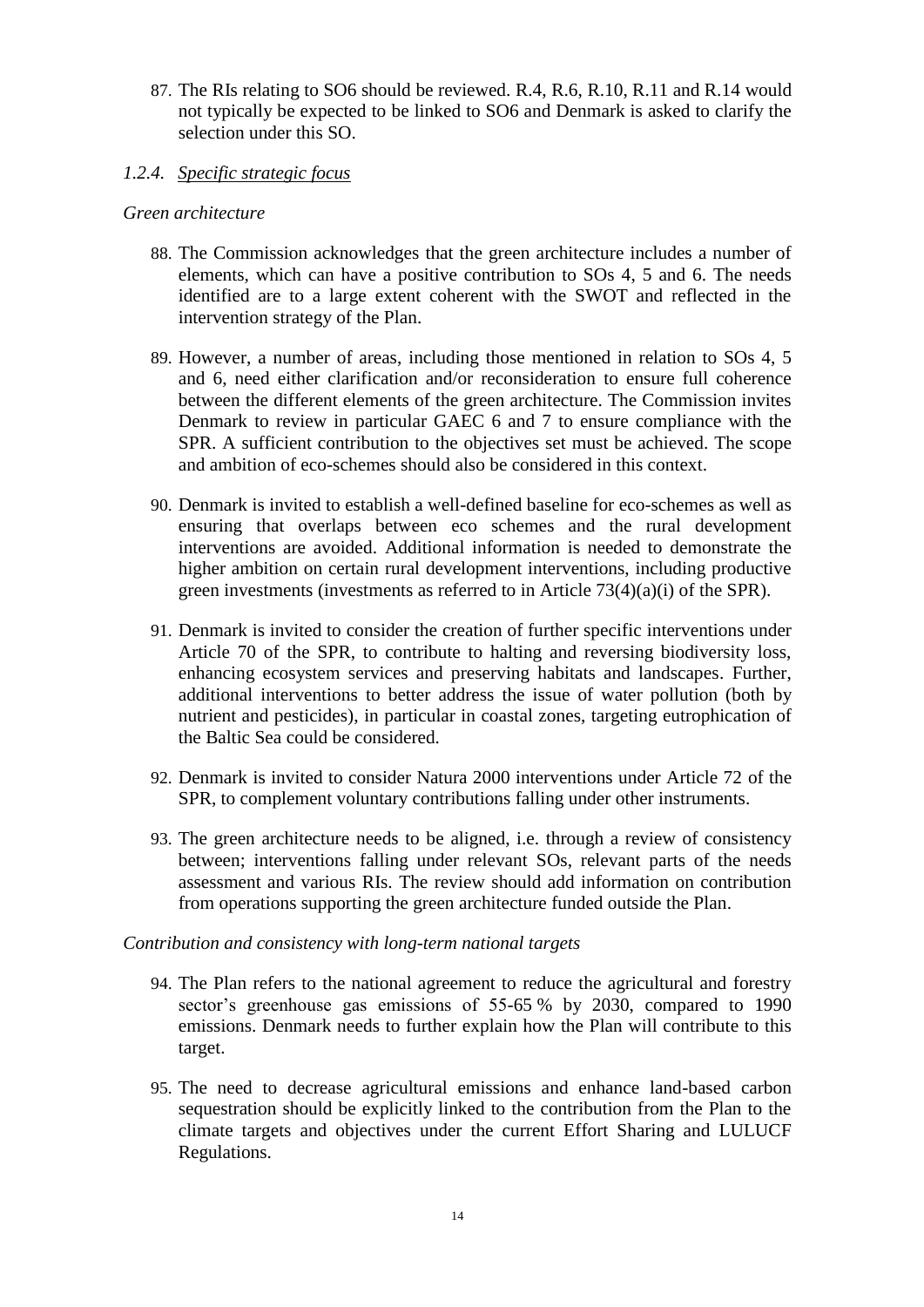96. Denmark should explain how the Plan will contribute to already established longterm national targets in terms of renewable energy set out in particular in its National Environment and Climate Plan (hereafter: NECP), as well as under Directive (EU) 2018/2001 (the Renewable Energy Directive) and Directive (EU) 2012/27 (the Energy Efficiency Directive).

# **1.3. To strengthen the socio-economic fabric of rural areas**

# *1.3.1. Strategic assessment of Specific Objective 7*

- 97. The SWOT identifies a slow generational renewal as a threat/weakness. The intervention designed with a one-off payment of max EUR 100.000 seems to be insufficient to meet the future need. Denmark is invited to redesign and reinforce the support for setting-up of young farmers and to introduce the Complementary Income Support for Young Farmers (hereafter: CISYF) to ensure a sufficient generational renewal/number of new entrants and a more equal gender balance. National instruments could be considered as well.
- 98. R.4 and R.7 (Enhancing support for farms in areas with specific needs: Percentage of additional support per hectare in areas with higher needs (compared to average) would not typically be expected to be linked to SO7. The RIs relating to SO7 should be reviewed and Denmark is asked to clarify the selection under this SO.

# *1.3.2. Strategic assessment of Specific Objective 8*

- 99. The analysis provided for priorities falling under SO 8 is insufficient. It is identified that there is a need to increase the number of female farmers and to revert the declining share of people under 15 years of age in rural areas. The access to vocational and secondary education can be challenge. Due to lack of detail in the information provided, it is difficult to analyse the nature and efficiency of interventions and approach in response to social inclusion.
- 100. Denmark is invited to provide more information on the design of interventions, including LEADER, affecting rural areas, and the needs they address, especially regarding social inclusion. Interventions tackling both issues of social inclusion and of rural areas should be developed taking into account the European Pillar of Social Rights and the Long-term vision for the EU's rural areas (COM(2021) 345 final).
- 101. The access to fast broadband is essential for the attractiveness of rural areas and for modern farming. In general, the access in rural areas is good and national measures to increase the coverage are in place. Denmark is invited to confirm a national value of 100% access to fast broadband in rural areas in 2025.
- 102. The agricultural sector can provide a valuable contribution to the bio-economy and with that support growth and employment in rural areas. An intervention is planned to support the developing the potential in bio-refining. Denmark is invited to continue to ensure a further development of the potential of the bioeconomy sector.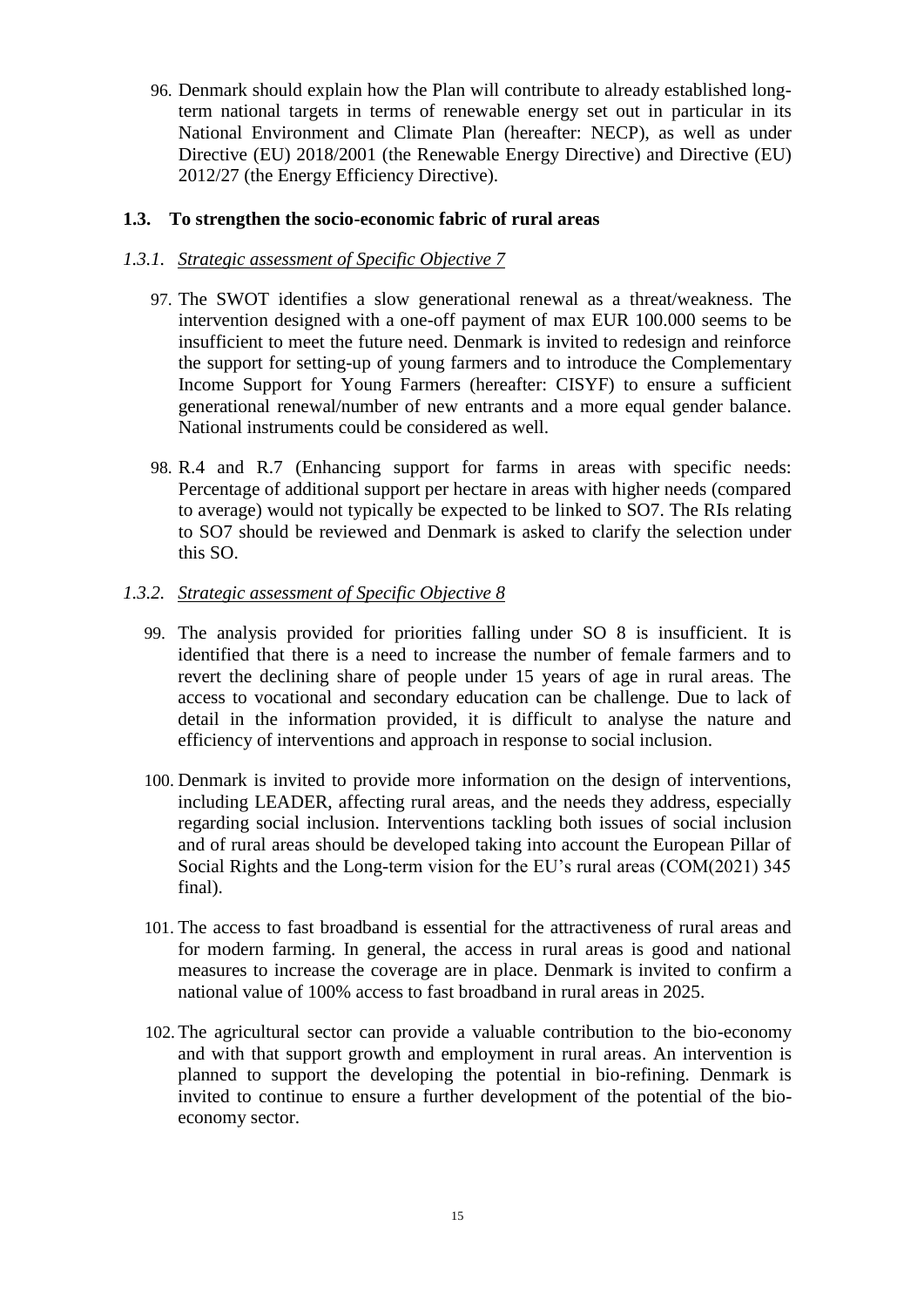103. R.4 and R.7 would not typically be expected to be linked to SO8. The RIs relating to SO8 should be reviewed and Denmark is asked to clarify the selection under this SO.

### *1.3.3. Strategic assessment of Specific Objective 9*

- 104. The Commission acknowledges the current low use of antimicrobials in Denmark. It also notes that despite the need of exploring all options to further reduce the use of antimicrobials. The Plan does not include any specific intervention to that effect, nor a specific related target. Moreover, the Plan does not offer any justification for the lack of specific actions in the area of AMR. Therefore, the Commission invites Denmark to consider reinforcing its Plan in relation to AMR by including specific measures falling under the CAP to reduce the use of antimicrobials and improve animal welfare, or clarifying the justification for the lack of interventions in this area.
- 105. Denmark is invited to address the tail docking practices on pigs (Council Directive 2008/120/EC on minimum standards for the protection of pigs) and to encourage the keeping of animals in non-confined housing systems for laying hens, calves and sows. Further, the plan does not contain any value for the RI on animal welfare (R.44 (Improving animal welfare: Share of livestock units (LU) covered by supported actions to improve animal welfare)). These are serious deficiencies, which should be addressed in the Plan or adequately explained if addressed elsewhere.
- 106. On the reduction of the overall use and risk of chemical pesticides, and use of more hazardous pesticides, Denmark has established targets for R.24 (Sustainable and reduced use of pesticides: Share of utilised agricultural area (UAA) under supported specific commitments which lead to a sustainable use of pesticides in order to reduce risks and impacts of pesticides such as pesticides leakage) and R.29 but the impact of achieving the R.24 target is not defined.
- 107. Denmark is invited to raise consumer awareness about the Union quality schemes. While the Plan acknowledges the need to increase awareness of healthy diets, interventions proposed seem to be limited. The Commission therefore invites Denmark to better explain how the shift towards healthy, more plantbased and sustainable diets will be achieved. In case national schemes exist, such should be better explained.
- 108. The Commission invites Denmark to explain its efforts to reduce waste and loss at primary production level in relation to contributions from national schemes.
- 109. As regards the use and risk of pesticides, the Commission has noted that Denmark has not provided specific national targets on the reduction potential at the level of impact indicators for the use and risk (HRI1) as well as the candidates for substitution. Denmark envisages that the CAP plan contributes to the reduction of pesticides via the increase of the organic area.
- 110. The Commission recognises the positive effect on the reduced use of pesticides from organic farming. It invites Denmark to provide further information on all efforts undertaken to ensure application of integrated pest management practices. Synergies and interactions between planned actions under the Plan and ongoing and planned actions under the directive on sustainable use of pesticides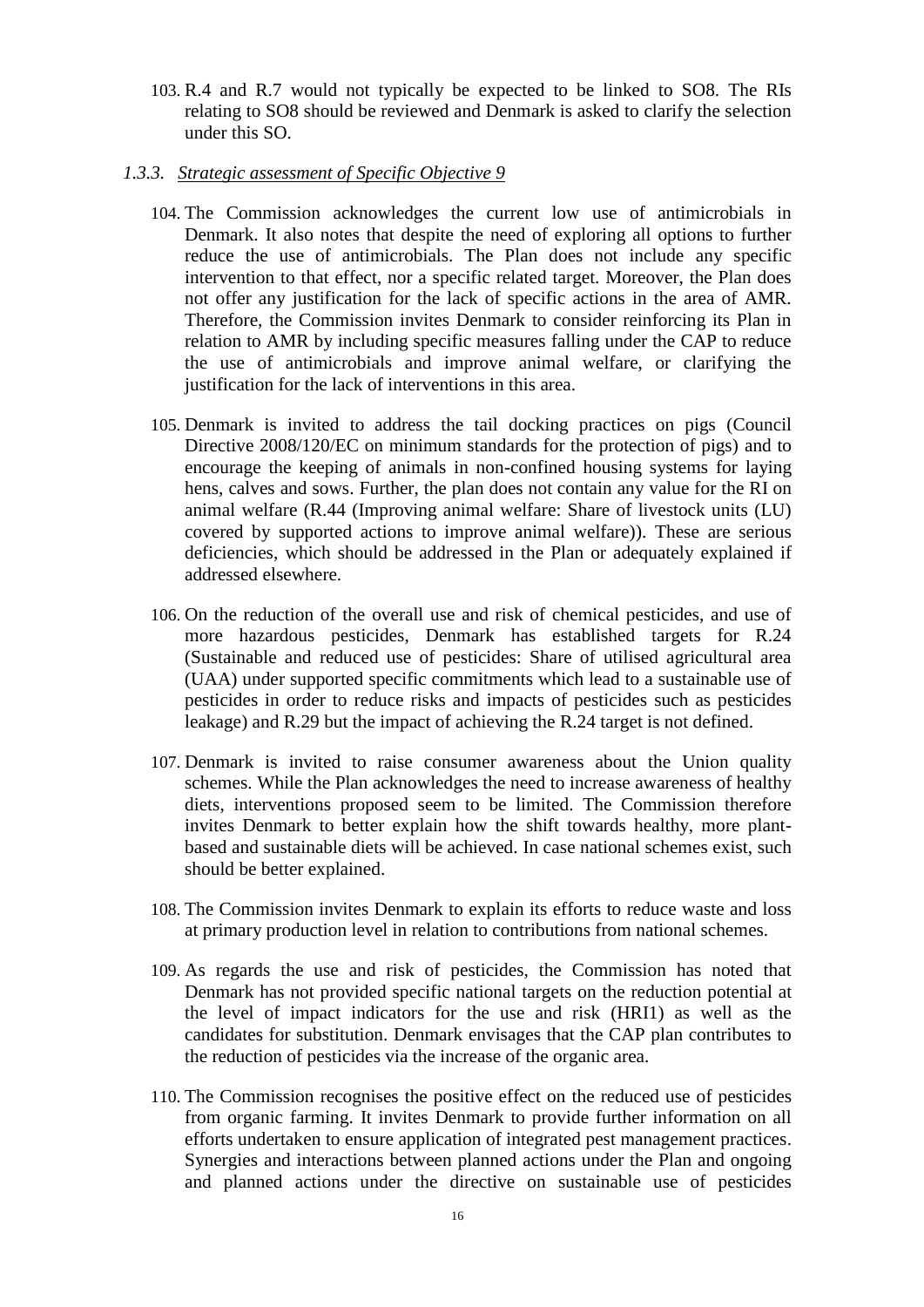(Directive 2009/128/EC on establishing a framework for Community action to achieve the sustainable use of pesticides) hereafter: SUP) need to be explained.

- 111. The RIs relating to SO9 should be reviewed. R.4, R.6, R.7, R.10 and R.11 would not typically be expected to be linked to SO9. Denmark is asked to clarify the selection under this SO. No values are given for R.43 (Limiting antimicrobial use: Share of livestock units (LU) concerned by supported actions to limit the use of antimicrobials (prevention/reduction)) and R.44.
- **1.4. Modernising the sector by fostering and sharing of knowledge, innovation and digitalisation in agriculture and rural areas, and encouraging their uptake by farmers, through improved access to research, innovation knowledge exchange and training**

#### *1.4.1. Strategic assessment of the Cross-cutting Objective*

- 112. Denmark did not provide a specific SWOT for the cross cutting objective and did not identify a specific intervention logic or selected any relevant result indicators.
- 113. Denmark should, in line with point 2.1 of Annex I to Commission Implementing Regulation (EU) 2021/2289 (on the content of the CAP Strategic Plans and on the electronic system for secure exchange of information), complete a separate assessment of needs and intervention strategy for the cross cutting objective on 'Modernising the sector by fostering and sharing knowledge, innovation and digitalisation in agriculture'.
- 114. Denmark is invited to reinforce knowledge on sustainable production methods in the food supply chain and to play a more active role in the European Innovation Partnership (hereafter: EIP).
- 115. A modernisation of farming through an uptake of new technologies is of relevance to a number of SOs. The access to advisory services providing farmers and other relevant operators in the food chain with knowledge and advice is relatively well developed. Many of those services are subsidiaries to the cooperatives and other private enterprises closely linked to the agricultural organisations' and therefore controlled by the farmers. Denmark is invited to provide additional information on the functioning of advisory services for farmers as provided by non-public providers, including a general assessment of services to be provided (in terms of coverage by experts). Due to the very high relevance of transmission of knowledge to maintain a modern farming system, and in order to provide a sufficient coverage of all sectors and all farmers, Denmark is invited to consider the use of CAP instruments to support advisory services in the Plan.

#### **1.5. Simplification for final beneficiaries**

116. Based on the Plan it cannot be confirmed that the Area Monitoring System (AMS) will be set up and functional. Information on data sharing as required is insufficient. Denmark is reminded of the requirement to implement AMS and is invited to provide further information if the AMS is used for Force Majeure cases.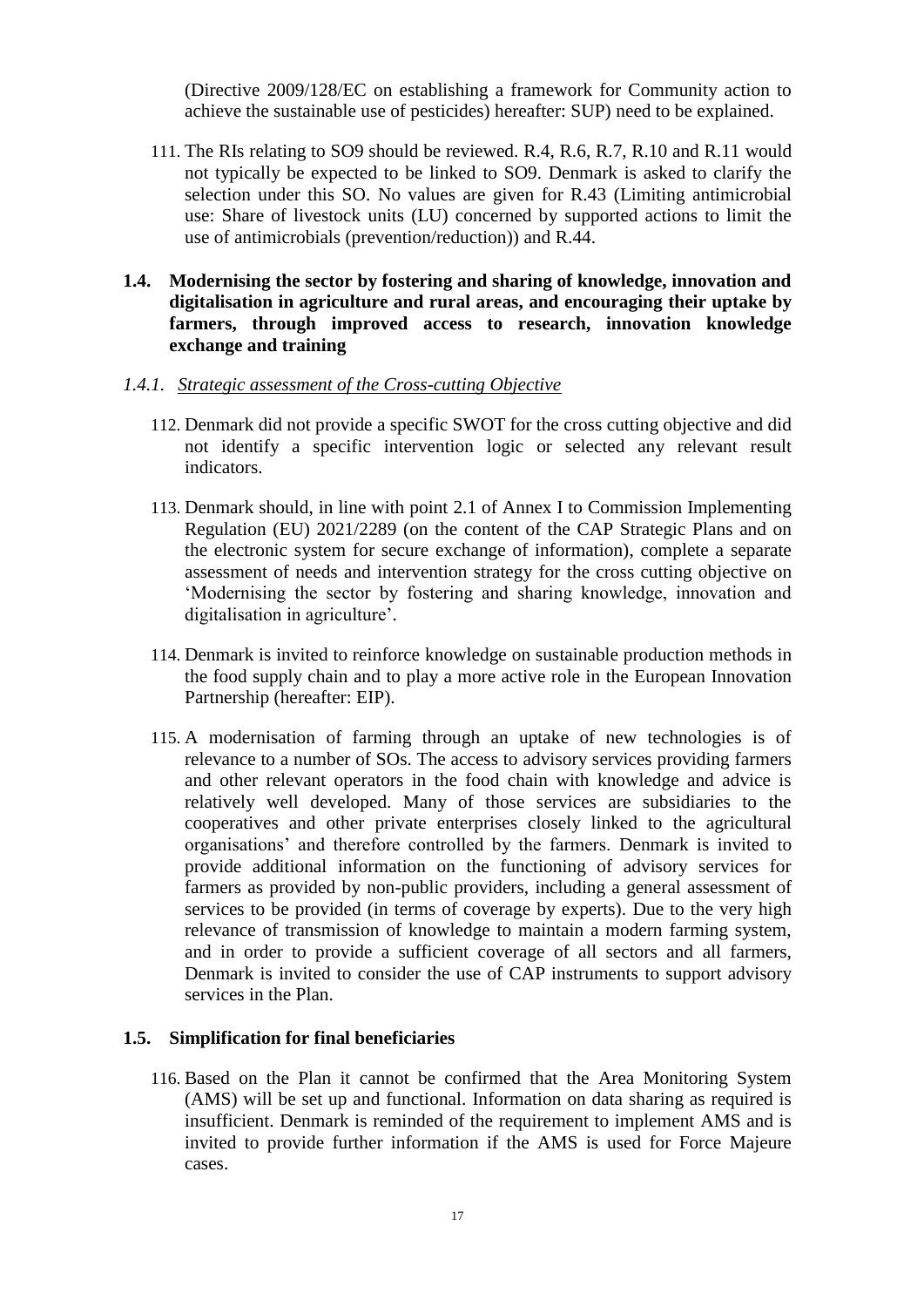- 117. On the modernisation/digitalisation strategy, the information on the development of digital technologies in agriculture and for the use of those technologies to improve the effectiveness and efficiency is incomplete. Denmark is invited to provide additional information in this respect.
- 118. On communication channels with beneficiaries for application of CAP support, references are made to a system that facilitate the application but at the same time it is stated that "that there is no need to issue consultations or obtain further information from the applicant". Denmark is invited to specify if, and through which, channels of communication with applicants is foreseen.
- 119. Denmark is invited to specify which data is used to prefill the application apart from GIS-based map, previous year's parcel data and to provide information if and how new technologies will be used for non-IACS controls.

# **1.6. Target plan**

- 120. Several data points for the result indicators are missing, and certain indicator values signal a level of ambition that would not deliver on expected results in terms of economic, environmental and social sustainability.
- 121. Denmark is invited to complete the missing data, and to verify and better explain the links between interventions and RIs, ensuring consistency across the Plan.
- 122. Further, Denmark is invited to consider raising the ambition for several result indicators as pointed out above. This needs to be done in parallel with a reconsideration of the design of support interventions and their allocated financing.

#### **2. OPERATIONAL ASSESSMENT**

#### **2.1. Minimum ring-fencing**

- 123. For eco-schemes, Denmark is invited to correct the negative rebate that is indicated for 2027 in the financial overview table.
- 124. Denmark should ensure that 15% of the costs of the operational programme of the producer organisation are earmarked for environmental and climate interventions as required by Article 50(7), read in conjunction with Article 46, of the SPR.
- 125. Denmark should ensure that at least 2% of expenditure under operational programmes covers the intervention linked to research, development and innovation as required by Article 50(7), read in conjunction with Article 46 of the SPR.

#### **2.2. Definitions and minimum requirements**

- 126. Denmark is invited to provide clarifications and justifications to the proposed definitions and minimum requirements, and where necessary, complete and correct these. Particular attention should be drawn to the selection of thresholds, requirements and overall coherence of the definitions.
- 127. More specifically, Denmark is invited: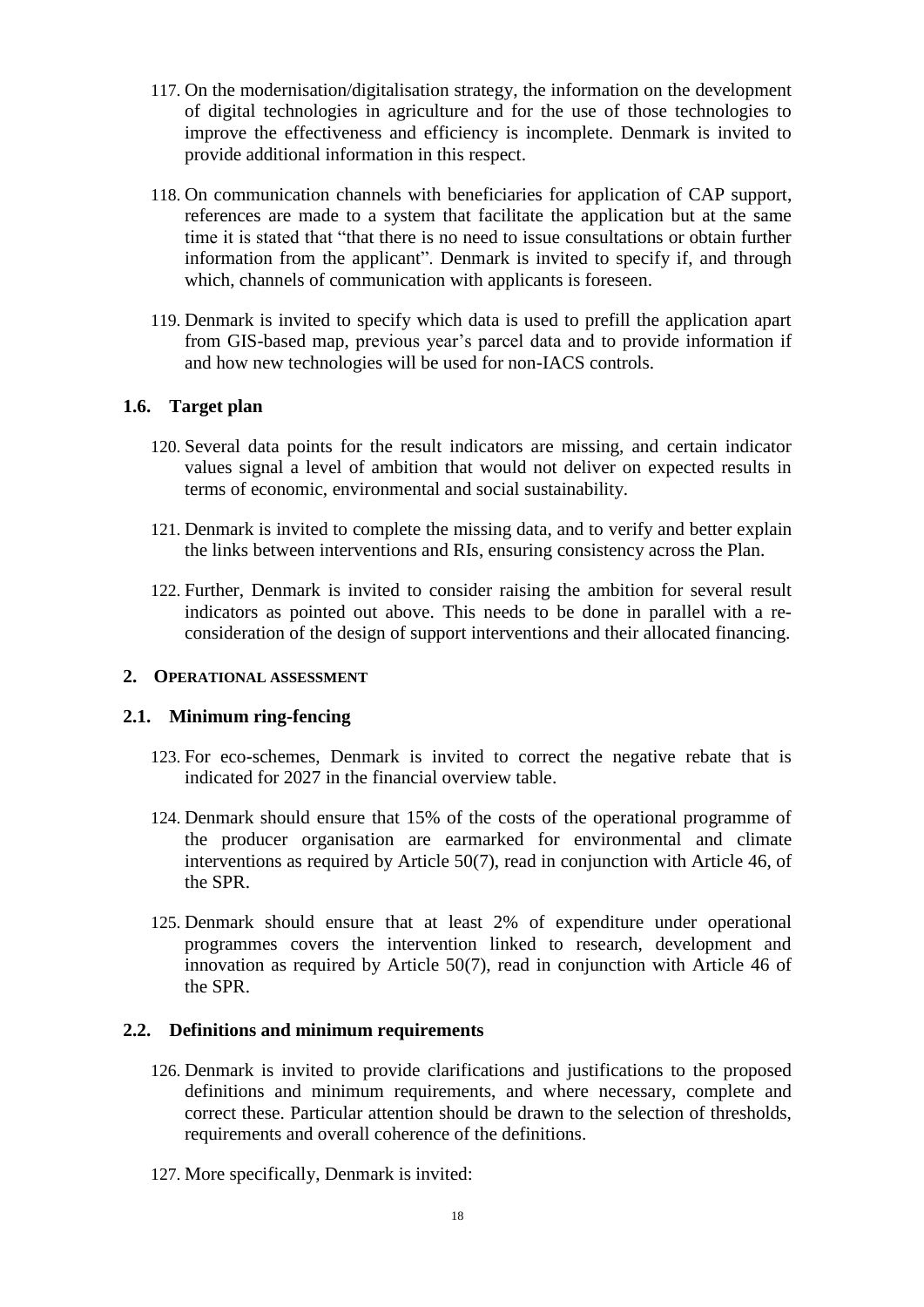- Section 4.1.1.2 to provide clearer criteria to maintain the land in a good state, covering not only the landscape features/biotopes, but also the rest of the parcel, including the criteria to maintain the permanent crop itself.
- To place the limits on the number of trees and the size of landscape features/biotopes in section 4.1.3.5 instead of sections: agricultural area  $(4.1.1.2.1 - 4.1.1.2.3)$  and predominance of the activity  $(4.1.3.1)$ .
- Section  $4.1.2.1$  to provide clearer information on elements of agroforestry, such as a number of trees, their size, density in relation to pedo-climatic conditions or management practices and explaining how these rules link to the rules regarding trees set under other sections (namely, 4.1.1.2 and 4.1.3.5).
- Section  $4.1.2.3.2$  to provide the list of short rotation coppice species, its minimum planting density and clarify the criteria to qualify trees as short rotation coppice.
- Section  $4.1.2.4.4$  to clarify the definition of 'reseeding with different type of grasses".
- Section  $4.1.3.1$  to provide a list of criteria how it will be assessed whether the agricultural activity is a dominant one in case also non-agricultural activity is performed on the agricultural area.
- Section 4.1.3.2 to provide a list of criteria how it will be assessed and whether the land is lawfully used by the farmer.
- Section 4.1.3.5:
	- to provide justification for maximum limits set for: size of the biotope, clusters of shrubs and trees and the number of trees,
	- to clarify whether there are differences between the elements/biotopes eligible under GAEC 8 (section 3.4.10.1) and those under 'other landscape features' (section 4.1.3.5) provisions and how the size/coverage limitations for the two interact.
- Section 4.1.3.6 to clarify the principles behind the application of pro-rata and the link to the rules on other landscape features (section 4.1.3.5), taking into account the above observations.
- Section 4.1.3.7 to clarify the description of national schemes thanks to which the area remains eligible and its compatibility with the relevant EU interventions.
- Section 4.1.4.1 to amend criteria, which identify active farmers. The policy objective of active farmer provision is to 'further target' support beyond the minimum requirements clause referred to in Article 18 of the SPR.
- Section 4.1.7.2 based on qualitative and quantitative information, to provide a justification as to how the thresholds set ensure the reduction of administrative burden and contribute to the objective of supporting 'viable farm income'.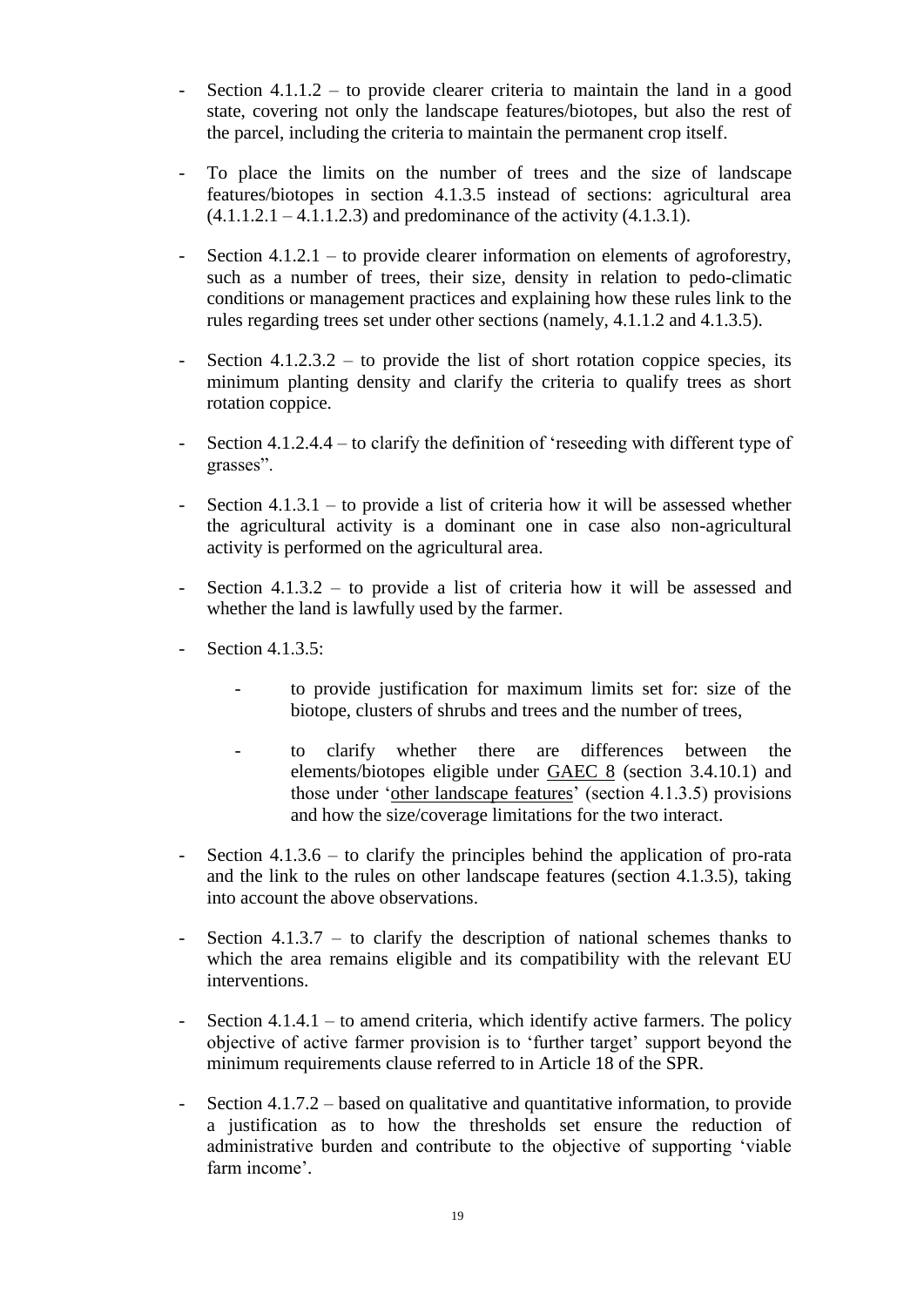# **2.3. CAP network**

128. Section 4.4 on National CAP Network lacks details required, in accordance with Point 4.4 of Annex I of Commission Implementing Regulation (EU) 2021/2289, to assess the overall functioning of the network. Denmark is invited to provide additional clarifications and/or further develop parts concerning activities under the CAP network to support the European Innovation Partnership (EIP) and knowledge flows within Agricultural Knowledge and Innovation Systems (AKIS), and to clarify the links of the national CAP network to improve the Agricultural Knowledge and Innovation System (Article 114(a)(ii) of the SPR). Furthermore, additional clarifications are needed on activities of the CAP network in relation to LEADER and other territorial initiatives. Denmark is invited to provide additional clarifications on the governance structure.

# **2.4. Coordination with other EU funds**

- 129. Apart from considering the European Maritime, Fisheries and Aquaculture Fund, the description in Section 4.5 of the Plan on coordination, demarcation and complementarities is insufficient to give the overview required in Article  $110(d)(v)$  of the SPR. Denmark is invited to provide a comprehensive description of how EU funds and initiatives active in rural areas work together with and concretely contribute to the Plan. This includes addressing the identified needs that are not or only partially funded by the Plan. These funds include, in particular, the European Regional Development Fund (ERDF), the European Social Fund Plus (ESF+), the Just transition Fund (JTF), the Recovery and Resilience Facility (RRF), the Digital Europe Programme (DEP), the Connecting Europe Facility (CEF2 Digital), the Programme for the Environment and Climate Action (LIFE) and Horizon Europe.
- 130. Horizon Europe is a key funding instrument to set direction and it will help tackle soil health, climate change, achieve the UN Sustainable Development Goals and boost EU competitiveness and growth. It therefore represents an important tool to help the CAP to achieve its objectives in the context of the Green Deal.
- 131. EU-funded Research and Innovation outcomes (i.e. research results, tools, instruments) should be increasingly taken up by Member States to address the transformative change necessary in agriculture to tackle notably the interlinked soil health climate and biodiversity challenges. Denmark is invited to describe how to make use of the CAP to support the implementation of the European Green Deal and Horizon Europe Programme, Missions and the Partnerships.

# **2.5. State aid elements**

- 132. Denmark is reminded of State aid rules applicable for activities under the Plan falling outside the scope of Article 42 of the TFEU and to amend where necessary the information given in the Plan.
- 133. This concerns notably reference to the provisions on exclusion of companies in difficulty and companies still having a pending recovery order following a Commission decision declaring an aid illegal and incompatible with the internal market (except in the cases mentioned in the applicable State aid rules); correct indication where activities fall partly outside the scope of Article 42 of the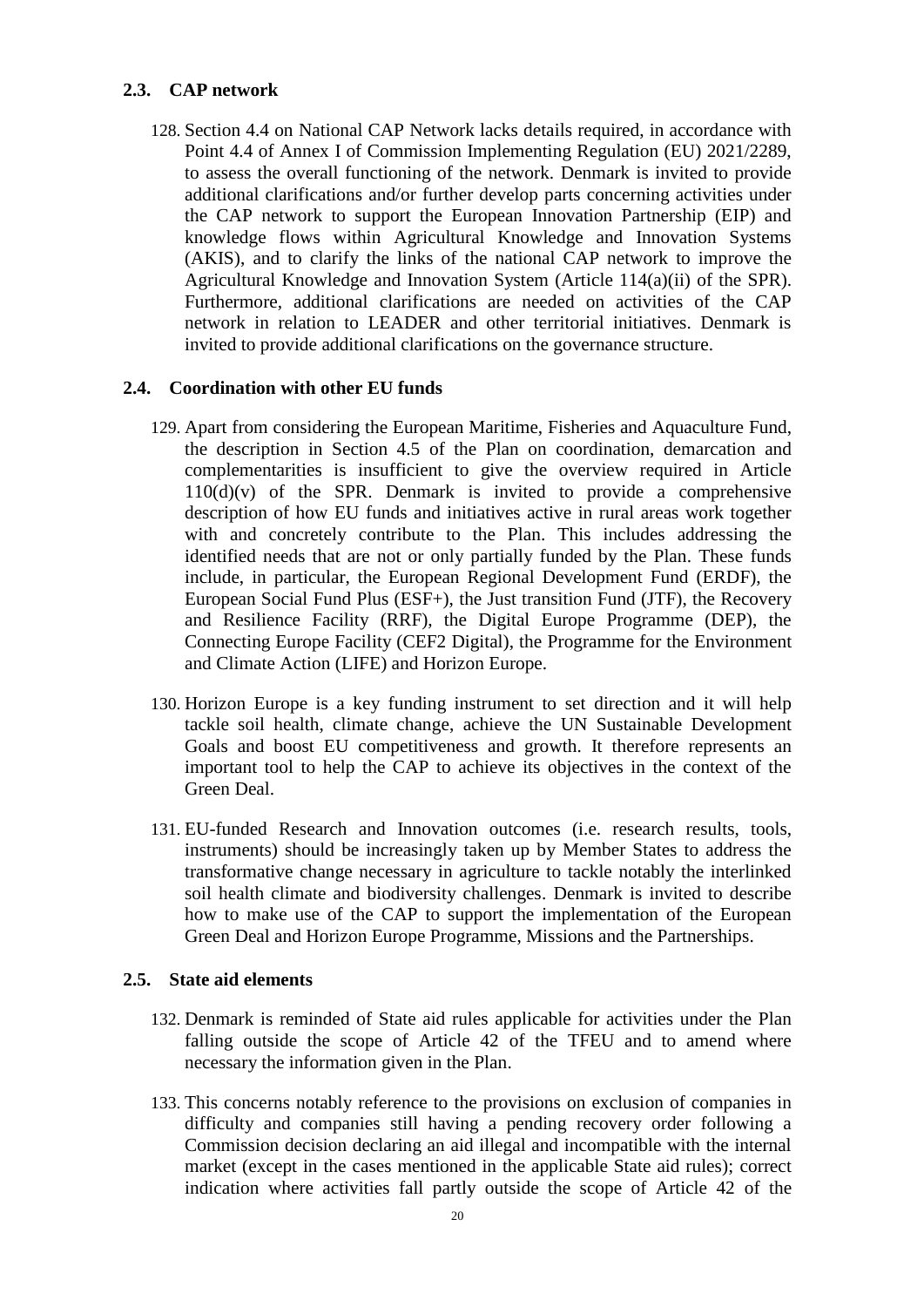TFEU, and presentation in Annex V of data for EAFRD participation, matching funds and additional national aids for all activities falling outside the scope of Article 42 of the TFEU.

134. With regard to all interventions in the forestry sector, Denmark states that they will be covered by state aid rules because they do not fall within the scope of Article 42 of the TFEU and that they will be cleared with Agricultural Block Exemption Regulation (Regulation (EU) No 702/2014 – ABER). Since ABER rules are currently under revision, Denmark is invited to take appropriate measures to ensure compliance with newly adopted rules, once the latter are adopted and applicable.

# **2.6. Interventions and baseline**

- 135. For interventions listed in Annex II of the SPR, the intervention descriptions need to include the appropriate WTO correspondence along with an explanation on how compliance is ensured.
- *2.6.1. Conditionality*

# *GAEC 1*

136. Restrictions on conversion of grassland will likely contribute to maintain the share of grassland, however according to the Danish definition, ploughing does not change the status of an area as permanent grassland. Denmark is invited to confirm that restrictions on ploughing will prevent a decrease of the share of grassland.

# *GAEC 2*

- 137. The Commission appreciates that Denmark indicates the indicative area covered. However, the main type of production present on these areas should also be indicated.
- 138. Denmark explains that the requirement for reduced nitrogen supply indirectly contributes to the main objective of GAEC 2 by reducing the incentive for cultivating the areas concerned. This enhances the incentive for farmers to devote land to e.g. wetland projects. The reduced nitrogen leakage may lead to less need for maintenance of drains and thereby increasing water levels and establishment- and protection of carbon pools.
- 139. With a view to assessing the relevance of the GAEC, Denmark is requested to provide a more detailed assessment of the extent to which GAEC 2 will actually affect the cultivation of areas relevant to GAEC 2 and therefore be an incentive to include the areas in rewetting projects. Without prejudice to this assessment, the Commission takes the view that a specific requirement excluding new drainage would be appropriate to achieve this aim.
- 140. Denmark is invited to ensure that this GAEC protects all relevant wetland and peatland providing habitats listed in Annex I of the Habitats Directive ((Directive (92/43 EEC on the conservation of natural habitats and of wild fauna and flora), hereafter: Habitats Directive), and the habitats of species protected under the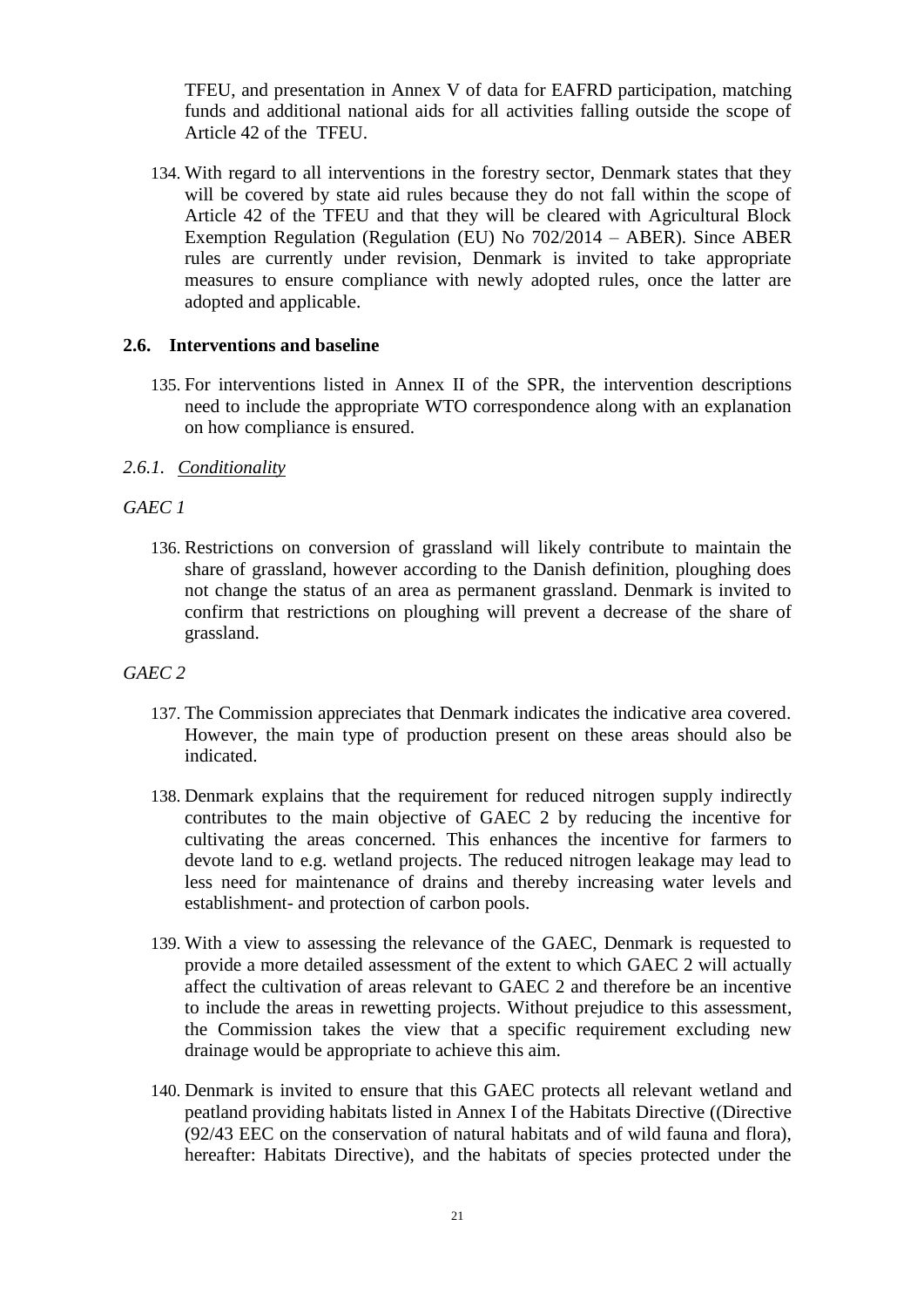Birds and Habitats Directives (Directive 2009/147/EC on the conservation of wild birds), hereafter: Birds Directive).

# *GAEC 3*

141. Denmark refers to the exception for plant health reasons but the conditions should be added in accordance with Implementing Regulation (EU) 2021/2289. Denmark is invited to provide further information on the exception.

# *GAEC 4*

142. As the latest report on the ND and the WFD show diffuse pollution from agriculture affecting 98% of coastal water bodies, it is suggested to increase the minimum width of the buffer strips in an appropriate manner in all river courses but especially in the areas draining in marine waters affected by eutrophication.

# *GAEC 5*

- 143. Denmark has identified erosion as a weakness and defined a need (E6) in relation to the increased risk of erosion following climate change. The Commission understands that this GAEC is defined in a rather limited way. The threshold triggering the obligation - 11t/ha/year is too high to allow this GAEC to fulfil its objectives as it would be applicable only to approximately 172 ha/225 holdings. Denmark is requested to reconsider the definition of this GAEC with a view to increase its contribution to the mentioned need, by lowering the threshold.
- 144. Further, Denmark should clarify whether a slope gradient is used when determining GAEC 5.

# *GAEC 6*

- 145. GAEC 6 concerns areas where bare soils occur (permanent crops and arable land excluding temporary pastures). It is in principle expected that all arable land is covered. Denmark is therefore requested to cover permanent crops as well as all the arable land and not only 60% of the farm with GAEC 6.
- 146. Denmark is requested to specify the period in which the requirements apply. In the case of fallow land, additional requirement should be set to ensure appropriate soil cover.
- 147. Given the agro-climatic conditions in Denmark, it may be relevant to provide for modalities allowing adapting the minimum standards. However, Denmark should be more specific on such cases and the justifications for where the minimum standards are adapted. Furthermore, Denmark is invited to consider whether other requirements that could be set up for those situations with a view to achieving an effective contribution to the objective of GAEC 6.

# *GAEC 7*

148. The Commission understands that the suggested implementation leaves a choice to each farmer between applying crop rotation or crop diversification. This is not in accordance with the SPR, which, in its Annex III provides for a GAEC standard on crop rotation only and additionally lays down that Member States may exceptionally provide other practices like crop diversification where this is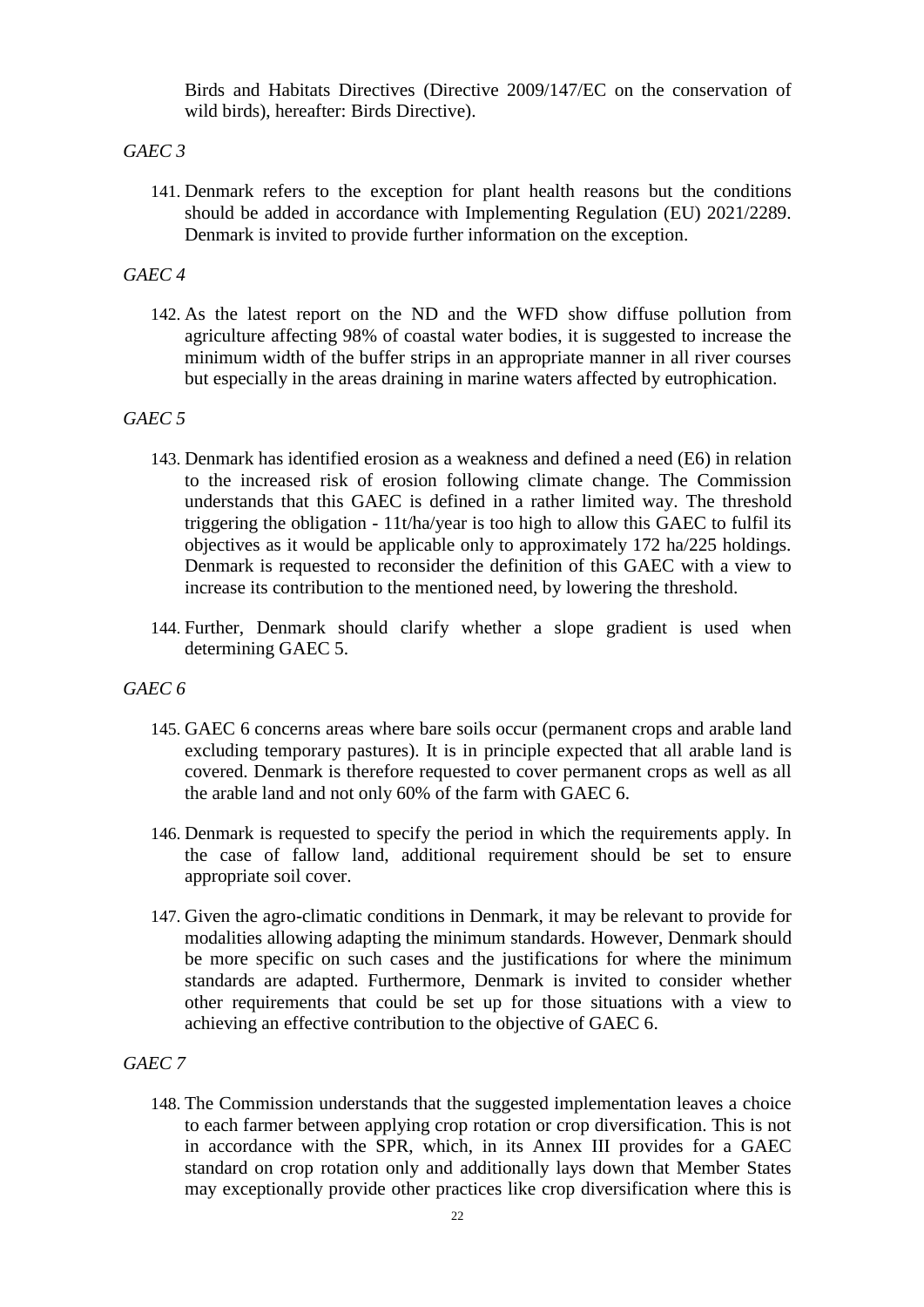justified in specific regions on the basis of a diversity of farming methods and agro-climatic conditions of these regions. Footnote 4 of Annex III of the SPR cannot be interpreted as providing for crop diversification as an option for the whole Member State territory. Denmark is requested to align the definition of GAEC 7 accordingly.

- 149. The crop rotation practices suggested are not defined. In accordance with Implementing Regulation (EU) 2021/2289, a summary of the practice and definition of crop and secondary crop should be provided.
- 150. If practices covering crop diversification would be defined and applied in specific regions according to the above mentioned conditions, these should be carefully justified and explained.

### *GAEC 8*

- 151. This GAEC is particularly important in Denmark given the status of habitats listed in the Habitats Directive. The issue of landscape fragmentation and the lack of landscape features in intensively managed areas which is identified as one of the main causes of decline of farmland biodiversity. This is also recognised in the SWOT. Hedges and trees (isolated, lines or groups) are amongst the most valuable landscape elements for biodiversity as performing multiple ecological functions. These will have a positive contribution to the CAP objectives and several of the needs defined by Denmark. Denmark is consequently encouraged to include them on the list of landscape elements for fulfilling the GAEC 8 requirements both regarding the share on non-productive features and for retention. Denmark is invited to ensure that the distribution of non-productive features is widespread and not concentrated in few areas.
- 152. In relation to the share of non-productive features, it should be specified that grazing is not allowed on the non-productive features such as buffer strips and field margins, similar to what is specified for land lying fallow.
- 153. Denmark should clarify whether minimum size, weighting or conversion factors are applied, and, if so those factors should be indicated in the Plan.
- 154. Denmark has defined a need in relation to the combat of invasive plant species (F6). With a view to addressing this need efficiently, Denmark is suggested to consider the implementation of relevant requirements under GAEC 8.

### *GAEC 9*

155. An indication of the criteria used to designate "environmentally sensitive permanent grassland" is requested. Considering the importance of this GAEC to protect pastures of high natural value, Denmark is invited to consider a wide definition of these areas taking into account the current grassland status and trends according to the report: 'The state of nature in the European Union - Report on the status and trends 2013-2018 of species and habitat types by the Birds and Habitats Directives' (European Commission Report, October 2020) on the conservation status and trends of species and habitats under the Habitats Directive (2013-2018).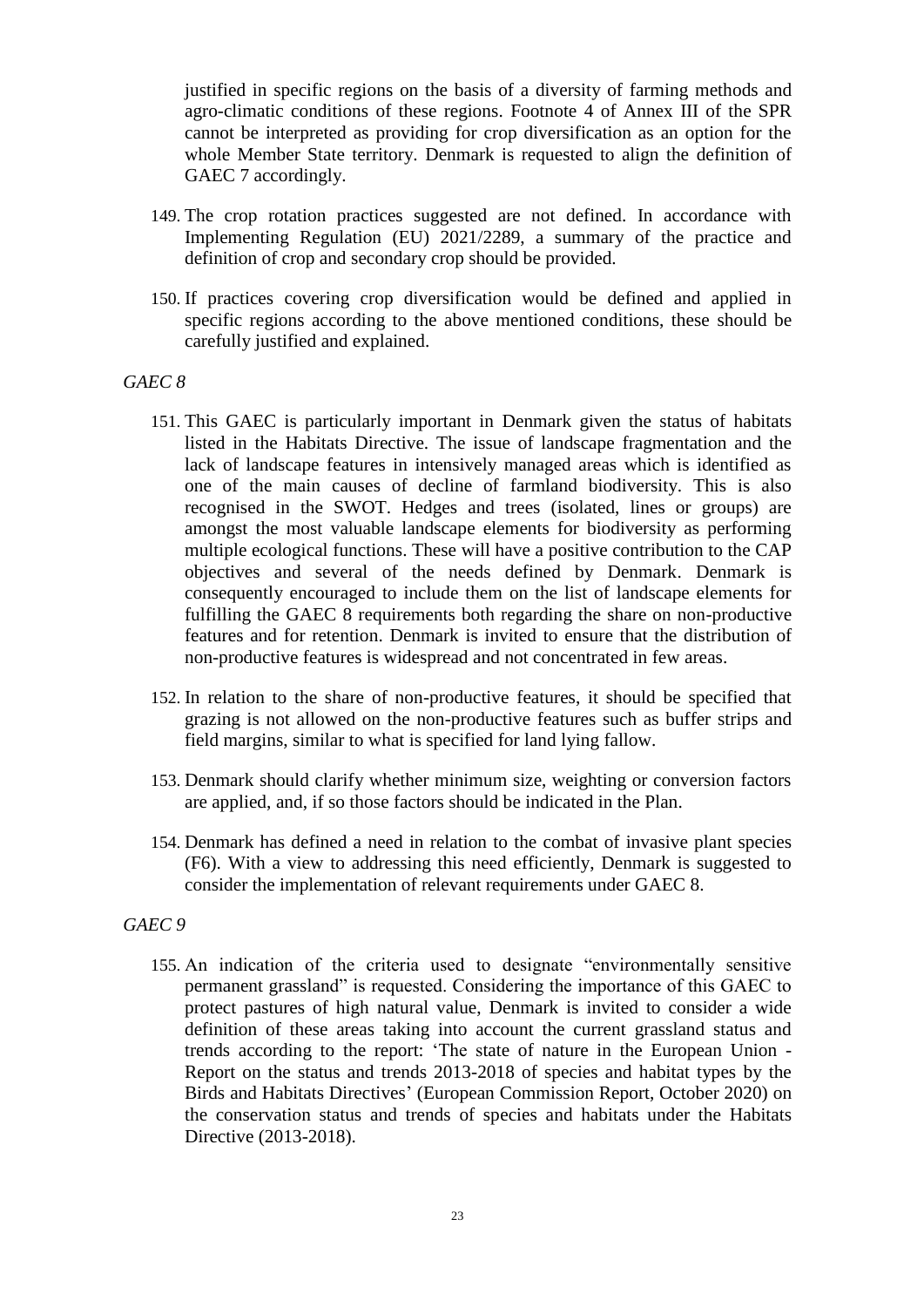*2.6.2.1. Basic Income Support for Sustainability (Articles 21-28 of the SPR, section 5 of the Plan)*

- 156. The unit amount for the Basic Income Support for Sustainability (hereafter: BISS) cannot be justified as being the result from the division of the BISS envelope by the number of estimated eligible hectares. The planned unit amount should primarily be justified based on the analysis of the income needs. Denmark should correct the justification of the BISS.
- *2.6.2.2. Eco-schemes (Article 31 of the SPR, section 5 of the Plan)*
	- 157. Denmark is invited to consider adding R.7 for all eco-schemes as these are direct payments.

# **Eco-scheme 5 Organic area aid**

- 158. It is not clear whether the supplement for "reduced nitrogen" is based on a requirement that would go beyond the baseline included in the requirements applicable to all organic farmers, the latter being understood as covered by the maintenance premium. Denmark should clarify this aspect and ensure that this supplement does not cover "actions" which are already compensated through the maintenance premium.
- 159. The plan excludes explicitly that the supplementary payment for fruit and berries can be granted in parallel to the support under the eco-scheme for climate friendly grass. However, it is unclear how areas with fruit and berries in any case would qualify for both.
- 160. The requirement related to conversion includes an obligation to maintain the area organic for 3 to 5 years. Denmark should clarify in which cases this period is 3 years and when it is 5 years.
- 161. The Commission is of the view that organic farming contributes significantly and directly to R.43 and R.44, which therefore should be linked to the intervention.
- 162. Denmark is also invited to consider the observation to the ambitions for organic farming and target value for R. 29 in the context of this intervention.

#### **Eco-scheme 6 Environment and climate-friendly grass land**

163. This eco-scheme is indicated as reducing the impact on nutrient leakage and having an indirect impact on the WFD and the ND. The eco-scheme is linked to the R.21 (Protecting water quality: Share of utilised agricultural area (UAA) under supported commitments for the quality of water bodies) and R.22 (Sustainable nutrient management: Share of utilised agricultural area (UAA) under supported commitments related to improved nutrient management). However, the impact on nutrient leakage is indicated as uncertain and the Commission therefore takes the view that the eco-scheme can only be linked to these two RIs if Denmark would add beneficial management practices in relation to fertiliser/pesticide. Denmark is invited adding such management criteria,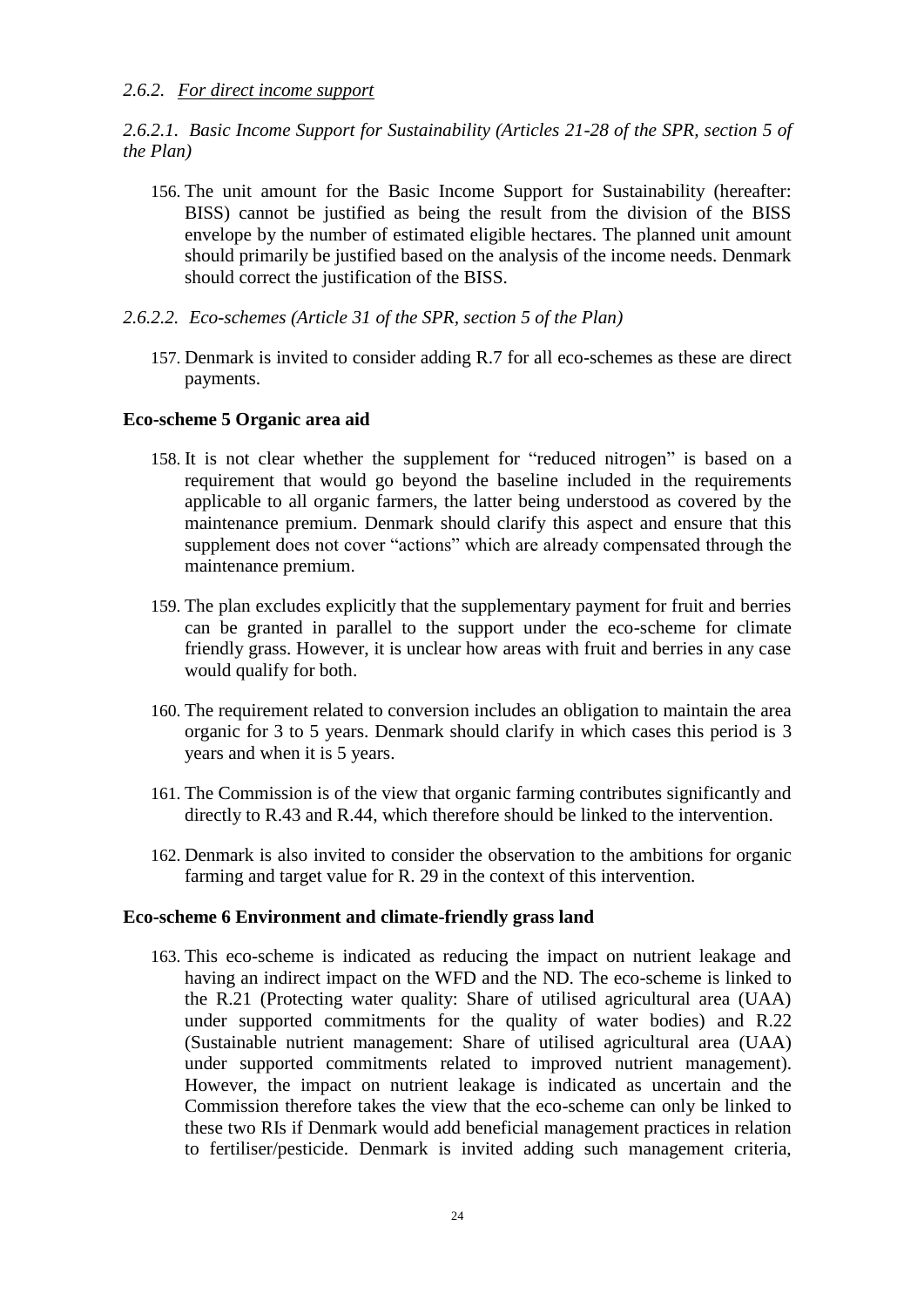without which, the eco-scheme cannot be understood to have a direct and significant contribution to these two RIs.

#### **Eco-scheme 7 Extensification with mowing**

- 164. With a view to increasing the effectiveness of this eco-scheme, Denmark should consider making the commitments multi-annual.
- 165. In order to prevent potential overlap with the eco-scheme 10 for the new regulatory model and GAEC 6, Denmark is requested to specify explicitly that no support under this eco-scheme, or any other eco-scheme, would be paid for green cover already required by GAEC 6.

### **Eco-scheme 8 Plant production**

- 166. The Commission requests Denmark to consider increasing the ambition of this eco-scheme. The observations made to GAEC 7 should be taken into account. In particular, it should be clarified which diversification requirements will be introduced for the eco-scheme if applying crop rotation as the main practice. When establishing the requirements, account should be taken of the ambition/level of diversification requested.
- 167. In addition, Denmark is requested to justify and if necessary review the list of crops, which are eligible for payment, e.g. based on statistics for the current area coverage and on their environmental/climate impact (in particular for beet roots and potatoes).

### **Eco-scheme 9 Biodiversity**

- 168. In line with the comment made to GAEC 8 and the needs related to biodiversity identified, the Commission requests Denmark to consider including hedges and trees as eligible features under this eco-scheme and to ensure that the nonproductive features are widely spread in the landscape with a view to increasing its benefits. Denmark should also consider making the commitments under this eco-scheme multi-annual.
- 169. The description lacks clarity. While field patches are mentioned as eligible features, they are not included in the expected area uptake, which is split on land laying fallow and small habitats. Moreover, while a table provides a certain split of hectares on land lying fallow and small habitats, the text mention a split of 50/50 between the two. Finally, it is not clear how the number of hectares corresponding to a 4% requirement under GAEC 4 can increase the uptake under this eco-scheme with 23.500 ha. Denmark is requested to clarify the estimates of the uptake of the eco-scheme. A clarification of whether conversion/weighting factors are used would be useful to assess the eco-scheme.
- 170. The link between this eco-scheme and R.29 does not seem justified.
- 171. In relation to the range and amount of support, Denmark mentions a support level of 2.740 DKK/hectare. However, the calculations to which reference is made and which are quoted in the Plan set out an amount of 2.340 DKK/hectare. Denmark is requested to clarify this incoherence. Denmark is also requested to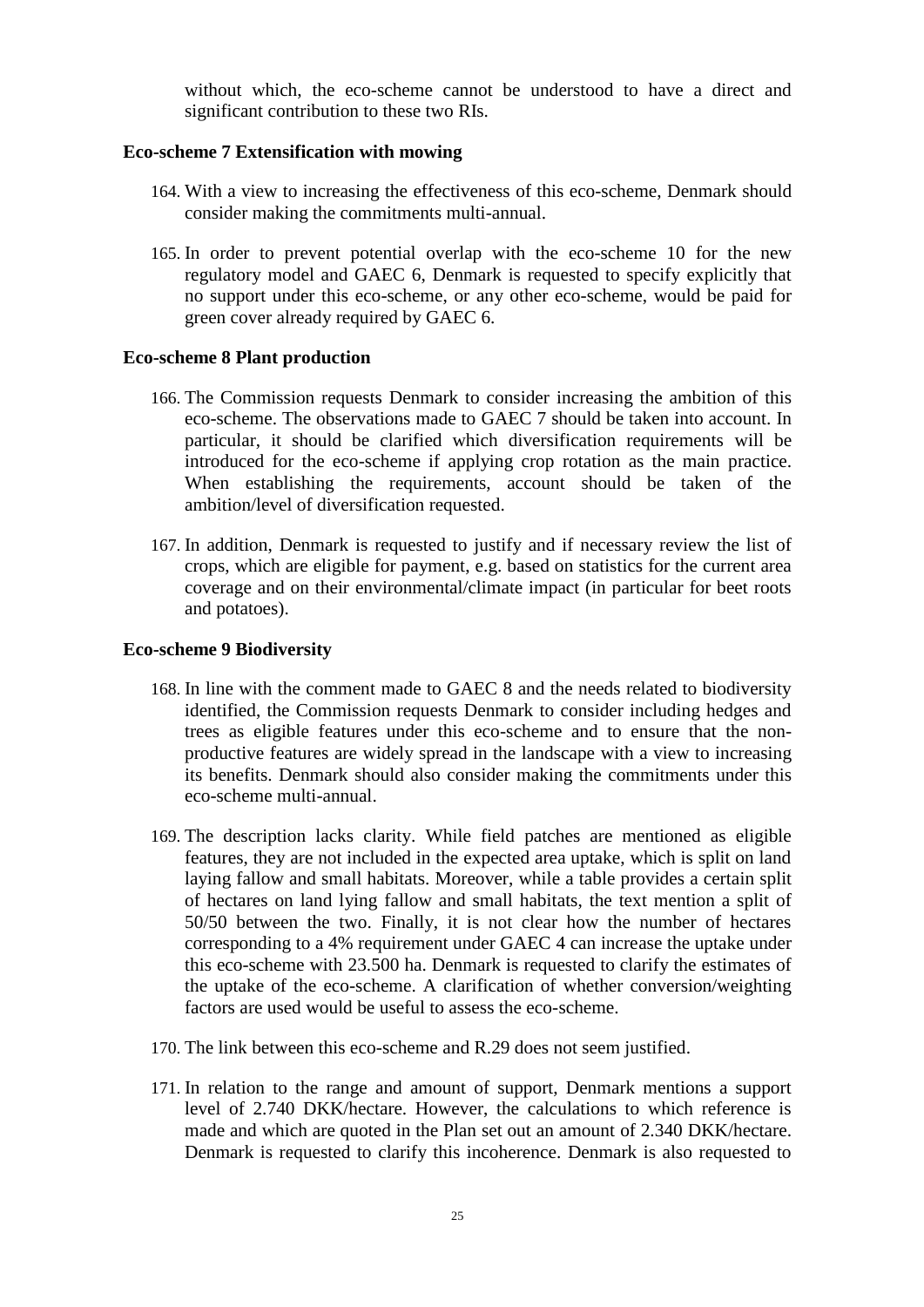clarify whether the payments are made only to the hectares actually lying fallow/under habitats/etc. and not to the entire agricultural area.

# **Eco-scheme 10 New regulatory model (catch crops etc.)**

- 172. The description of this eco-scheme lacks clarity and raises certain concerns: The articulation with the obligations under the WFD and the ND should be clarified and it should be ensured/clarified that the eco-scheme goes beyond mandatory requirements. The Commission believes that there are potential issues of overlap with GAEC 6, which, if well defined, would cover a part of the needs to be covered under this eco-scheme. In particular, it should be ensured that this ecoscheme does not pay for the green cover required by GAEC 6.
- 173. There is also a potential issue with interaction with GAEC 7 in the case where an intermediate secondary crop would be part of a crop rotation, which is not clear from the current definition of GAEC 7. Finally, it seems that there is an overlap with rural development intervention 16 in the Plan. This should be clarified and where needed addressed to ensure compliance with the SPR. The Commission notes that this eco-scheme is planned to cover a significant area, and requests Denmark to demonstrate its benefits. In this context, it should also be explained why this eco-scheme is only relevant as from 2026.
- 174. Several key elements of the intervention remain open for later establishment. The Plan has to include all relevant aspects (required by the SPR) of the intervention to allow its assessment with a view to approval (without prejudice to the possibilities for subsequent review). Consequently, Denmark is invited to clarify in the list of "operations" which will make the farmer/area eligible for support under the eco-scheme.

#### **General comments on unit amount:**

- 175. As regards the application for a compensatory payment under Article 31(7)(b) of the SPR, Denmark should provide a brief description of the method for calculating the amount of support, and its certification, according to Article 82 of the SPR. The descriptions should be included in section 7 of each intervention concerned. The certified method of calculation, when carried out by an independent body, or if the managing authority has carried it out, needs to be provided in an Annex to the Plan. Denmark should ensure that this requirement is respected in all the relevant eco-schemes.
- 176. With a view to respecting the WTO requirements for an eco-scheme under Article 31(7)(b) of the SPR, a maximum unit amount, which goes beyond the certified amount for full compensation may not be set as this would lead to an over-compensation. Denmark should clarify and ensure the respect of the principle of no overcompensation.
- 177. The support rate should only be reduced below the minimum planned unit amount when under the situation referred to in Article 102(2), subparagraph 4 of the SPR. This principle appears not always respected (see for instance point 11 of the plan for the eco-scheme on environment and climate friendly grass and eco-scheme 7 on extensification with mowing).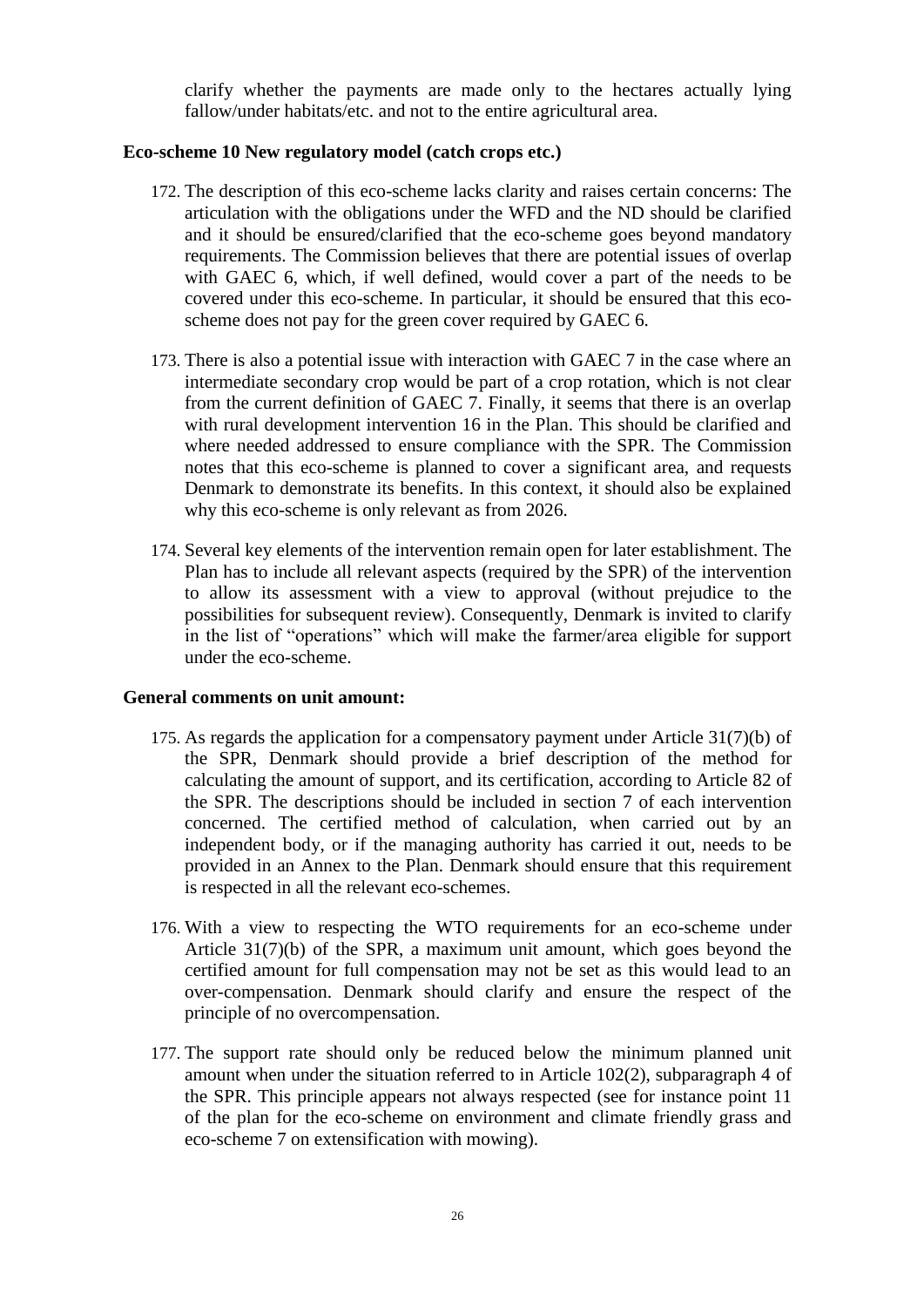# *2.6.2.3. CIS – Coupled Income Support (Article 32-35 of the SPR, section 5 of the Plan)*

- 178. The justification of economic difficulty should be primarily based upon a low/negative profitability and/or a declining number of hectares/animals in recent years. Other arguments (e.g. volatile yields/prices/income; increasing input costs) are also useful for further clarity, in particular because they may explain the reasons behind the low/negative profit and/or shrinking production. The justification for the CIS interventions should be reinforced accordingly. The CIS interventions aim at helping sectors in difficulties by improving competitiveness, sustainability or quality. Self-sufficiency is not an aim under CIS. Ideally, this would be achieved by ameliorating the respective sector's structural weaknesses. However, while some interventions foresee decreasing support for the duration of the Plan it is not obvious that they will lead to an improvement in the medium term. Denmark is invited to clarify the aim and, where needed, other elements (e.g. targeting, justification) of these interventions.
- 179. The justification of the targeting of the interventions should be further clarified based on the difficulty and the purpose of the support. The need for compliance with basic EU eligibility conditions (active farmer, minimum requirements, and compliance of supported area with the definition of eligible hectare, compliance of supported animals with identification and registration requirements) does not need to be explicitly stated in the plan.
- 180. The description of the CIS interventions should relate to the coherence of these interventions with the WFD and in particular with the programs with measures in the river basin management plans that could be relevant for livestock and crops. The description should also mention how the situation of those river basins that have not achieved good status yet has been considered and any specific elements in CIS to achieve/ensure good status also in the case of increased output.
- 181. The justification and calculation method for the range and unit rate of support should be further explained in light of the need for support and aim e.g. explaining the costs/market price farmers' face. Denmark is invited to clarify why the value in output indicator (OI) is lowered in Claim Year 2027 for the starch potatoes intervention, and why the OI is fluctuating each year for the cow premium.
- 182. Denmark is reminded that CIS interventions can be linked to the result indicators R.4, R.6 and R.7.

#### *2.6.3. For sectorial interventions (Fruit and vegetables and apiculture)*

- 183. For sectorial interventions that contain reference to protected designations of origin or protected Geographical Indications (hereafter: GI) the eligible beneficiaries are only producer organisations for fruit and vegetables, but not of other sectors.
- 184. Denmark is invited distinguishing those EU GIs falling under the "quality schemes" and mentioning them explicitly only where relevant in Plan. Further, Denmark is invited to explain the reasons for not stronger promoting the cooperation of farmers in other sectors.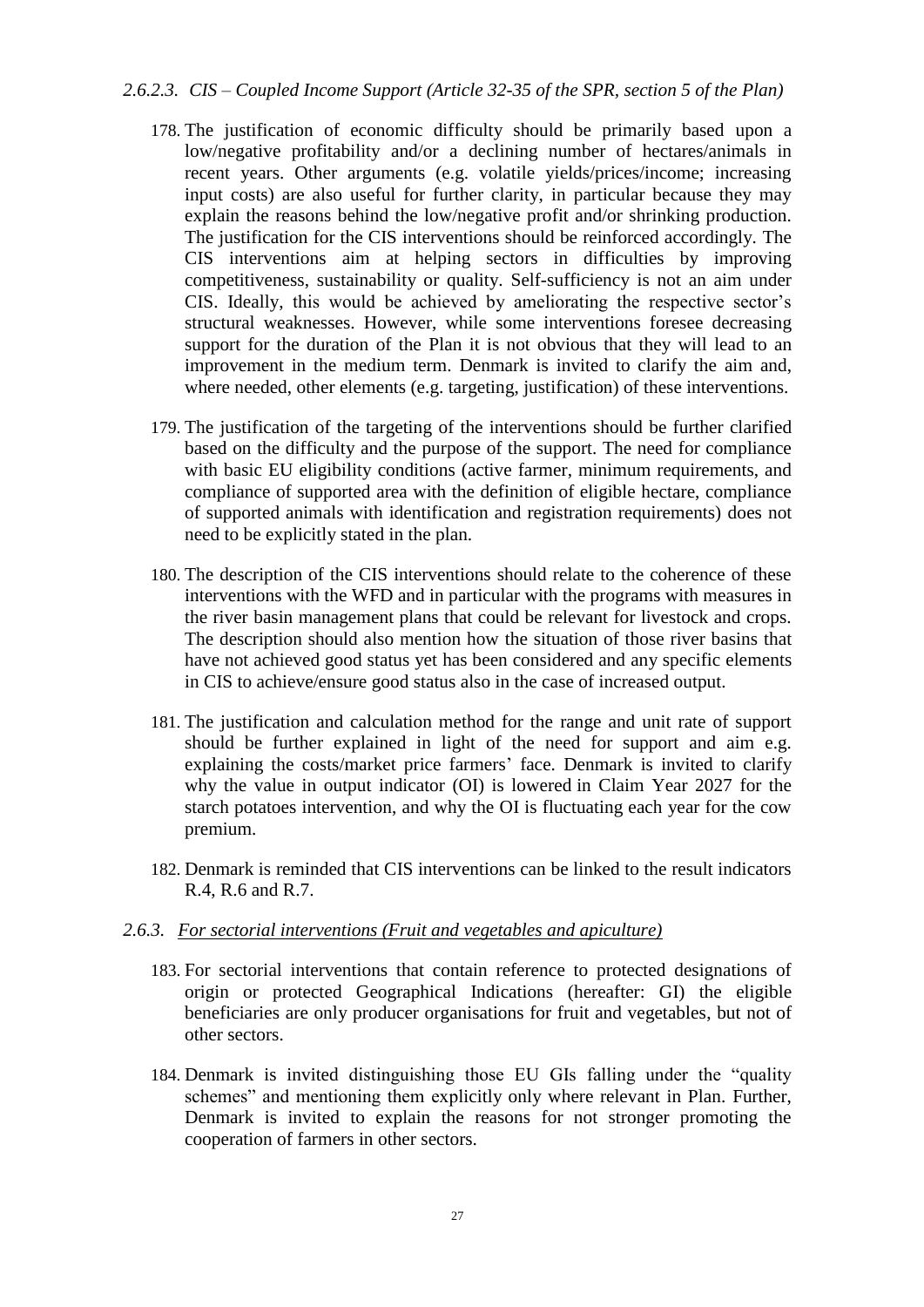# *2.6.3.1. Fruit and vegetables*

- 185. Denmark is invited to complete the descriptions and establish links to the crosscutting objective, verify legal references, explain the main eligibility conditions, ensure that operational programmes are linked to three or more actions and that rules on expenditure are respected, and consider to add, where relevant, additional RIs.
- 186. Denmark is invited to verify and describe in the Plan how all additional requirements set out in Regulation (EU) 2022/126 (delegated act on additional requirements for certain types of intervention specified by Member States in their CAP Strategic Plans for the period 2023-2027 under that Regulation as well as rules on the ratio for the good agricultural and environmental condition (GAEC) standard 1), for instance, the percentage for minimum water savings (Article 11(4)(a) of Regulation (EU) 2022/126), are to be addressed.
- 187. As regards eligibility conditions, Denmark is invited to correct the legal reference in Article 56 of the SPR. It is also necessary to explain the main eligibility requirements in the Plan.
- 188. Denmark is invited to ensure that the interventions within the types of interventions referred to in Article 47(2), points (f), (g) and (h) of the SPR, do not exceed one third of the total expenditure under operational programmes (see Article 50(7)(d) of the SPR).
- 189. Denmark is invited to review the selection of RIs for the interventions 11A, 11B, 11C, 11D and 11I.

# *2.6.3.2. Apiculture*

- 190. Denmark is invited to improve the description and provide further details relating to method for determining number of beehives, as required under Article 37 of Regulation (EU) 2022/126. Further, an analysis of the sector to identify needs and to justify interventions, outputs, unit amounts, financial allocation and RIs is needed. This for the Commission to be able to fully assess the intervention proposed.
- 191. Denmark is invited to determine result indicator R.35 (Preserving beehives: Share of beehives supported by the CAP). Moreover, compliance with WTO rules needs to be explained and demarcation with EAFRD interventions clarified.

# *2.6.4. For rural development*

192. The share of 2nd pillar measures relevant for climate and environment (excluding ANC) decreases by 10 percentage points compared with the share of those measures in the 2014-2020 Rural Development Programme (from 74% to 64%). The amount decrease from around EUR 103 million per year during from 2014-2022, to EUR 83 million per year proposed for the 2023-2027 period. The Commission regrets that, while taking into account the fact that the ring-fencing provisions of Art. 93(1) are complied with, yearly EAFRD spending relevant for environment and climate (excluding ANC funding) will be reduced.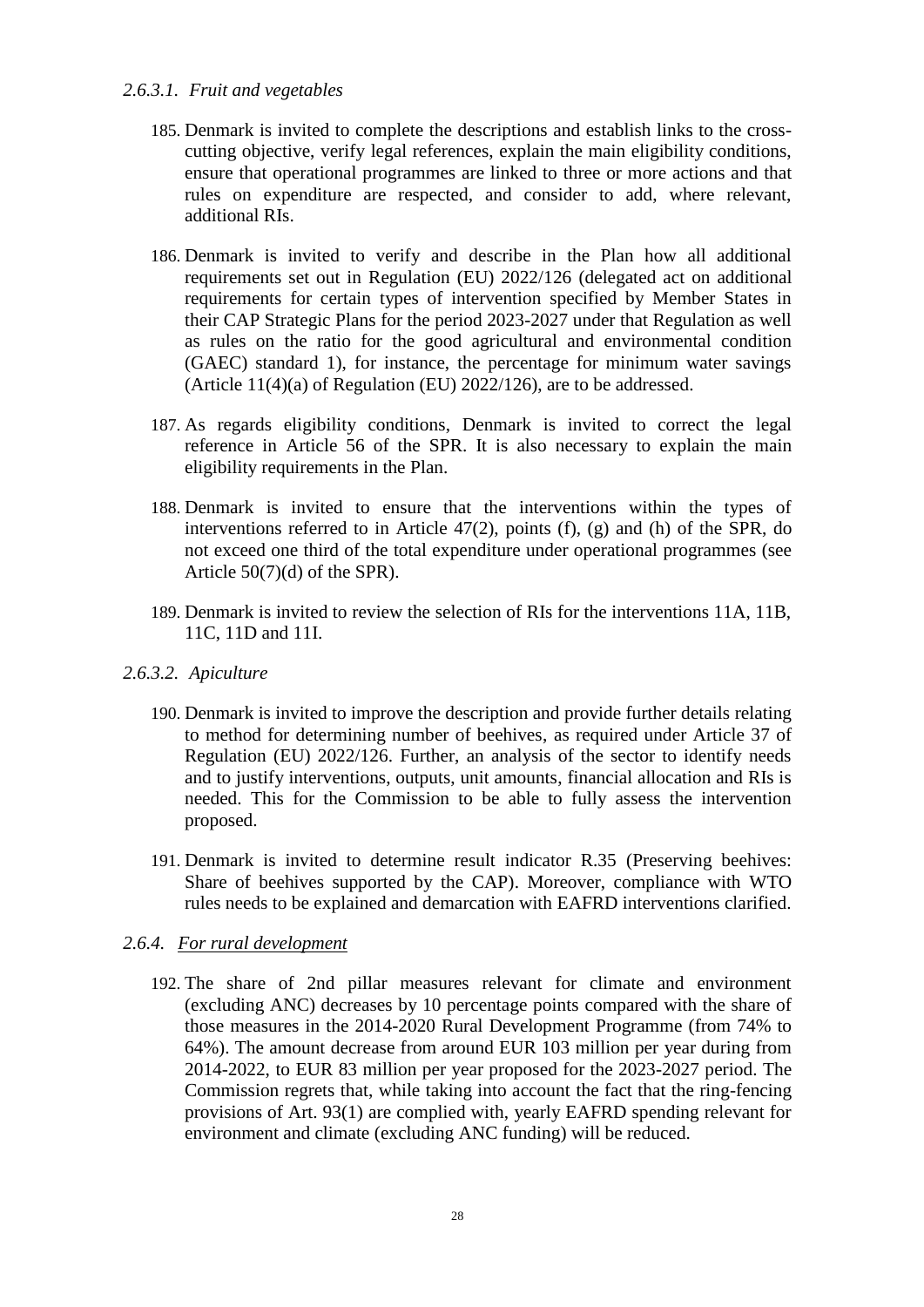193. A negative trend on a number of environmental indicators has been observed from 2014-2020. In similar interventions will be implemented from 2023-27 it can be questioned if this trend can be reverted. The Green architecture provides flexibility to design targeted interventions to address specific environmental and climate challenges. Denmark is invited to consider if relevant interventions and their financial allocations in the Plan, would need to be modified to revert the negative trend and deliver expected results.

#### *2.6.4.1. Management commitments (Article 70 of the SPR, section 5 of the Plan)*

- 194. The design, requirements, eligibility conditions and unit amounts of the proposed Agri-Environment-Climate Commitment (hereafter: AECC) interventions have not changed significantly compared to the measures in the RDP 2014-2020. Against that background, Denmark is invited to clarify the factors supporting the increase in planned uptake of areas under AECC commitments compared to the 2014-2020 period.
- 195. The proposed intervention 13 Maintenance of grassland and nature (Natura 2000) should be strengthened or better explained with regard to the level of ambition for restoring biodiversity, including the selection of relevant SOs and RIs, better definition of the baseline and of the specific management commitments that will be compensated for. Even if the intervention can be beneficial to avoid abandonment, it may need to be supplemented with additional management commitments to help grasslands achieve their conservations objective. Denmark could consider introducing additional management requirements in N2000 management or conservation plans for these areas.
- 196. The proposed results based component of the calculation should already be defined and included. A range of uniform unit amounts should ordinarily be defined for all possible commitments under AECC. Average unit amounts should only be used exceptionally/where justified. Denmark should ensure that all applicable unit amounts are defined in the Plan.
- 197. For the proposed intervention 14 Biodiversity forests (N2000) the description and conditions should be clearer, also with regard to commitments and baseline. Related elements in the financial table are not supported by the description of the intervention, and the link to identified needs should be strengthened.
- 198. Furthermore, Denmark is invited to clarify if one Rural Development intervention focused on improving biodiversity within Natura 2000 forest areas is sufficient to cover the needs.
- 199. The title for intervention 15, One-off compensation, does not reflect that the intervention concerns management commitments. Denmark is invited to adapt the title.
- 200. Denmark should provide more details on the specific commitments that derive from the water and climate projects, and on the baseline.
- 201. Denmark should complete information and calculations of planned unit amounts.
- 202. Applicable to all area-based interventions in Articles 70-72 of the SPR, Denmark should provide a brief description of the method for calculating the amount of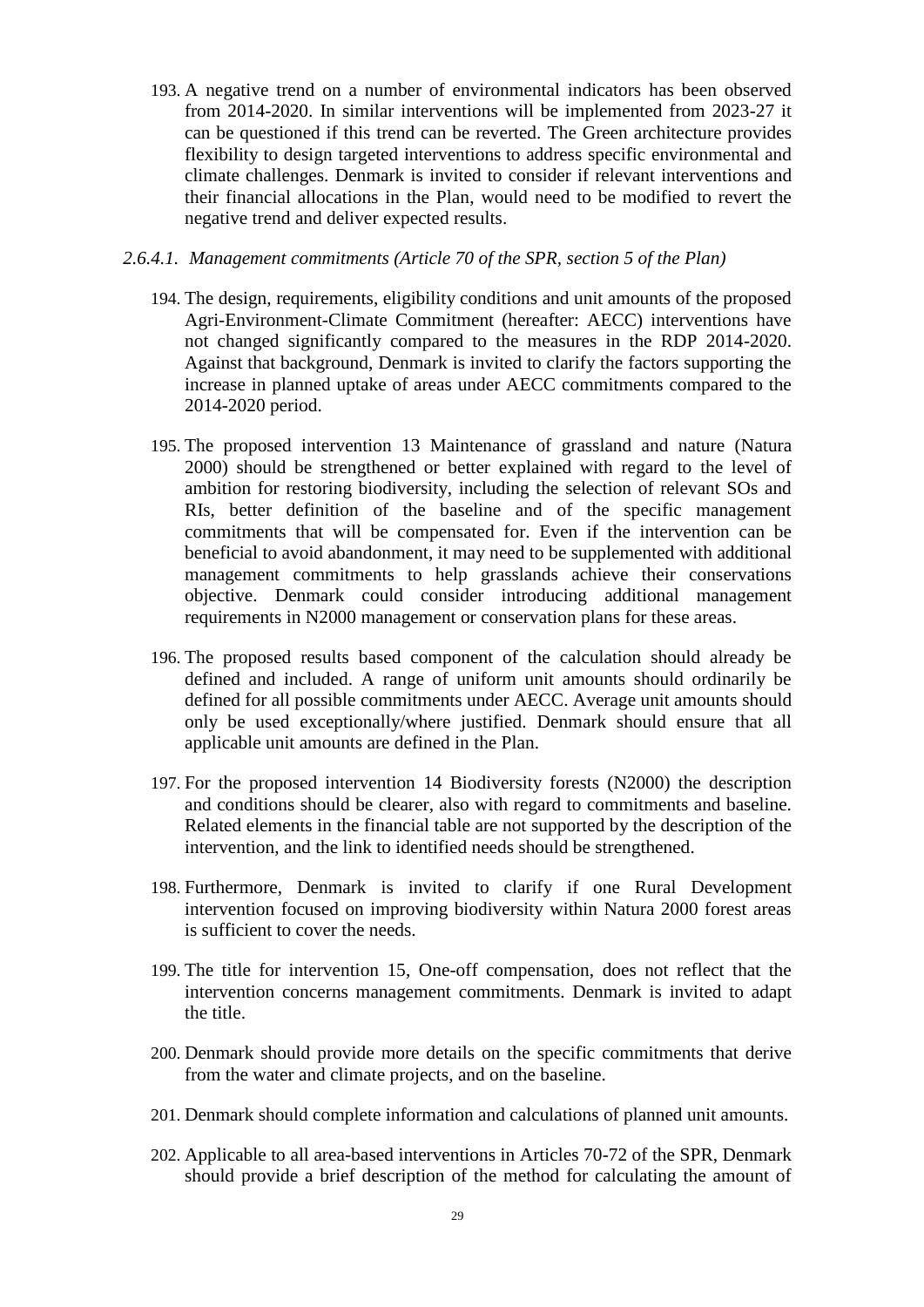support, and its certification, according to Article 82 of the SPR. The descriptions should be included in section 7 of each intervention concerned. The certified method of calculation, when carried out by an independent body, or if it has been carried out by the Managing Authority, the certification by an independent body needs to be provided in an Annex to the Plan.

- 203. Denmark is invited to consider including interventions focussed specifically on genetic resources to improve the focus on biodiversity.
- 204. Denmark is invited to consider including specific interventions focussed on the creation of new landscape features and connection of habitats, the creation of low-intensity buffer zones with no pesticides and fertilization or specific measures for farmland birds in areas with intensive farming activities.
- 205. Denmark is invited to consider including also additional interventions to better address the issue of water pollution, in particular in coastal zones, targeting eutrophication of the Baltic Sea.

*2.6.4.2. ANC - Areas with Natural Constraints (Article 71 of the SPR, section 5 of the Plan)*

- 206. Denmark should reconsider the description and references taking into account that the intervention concerns enhanced income support to farmers in "other areas with specific constraints" (see Article  $32(1)(c)$  Regulation (EU) No 1305/2013) (Regulation on support for rural development by the European Agricultural Fund for Rural Development); that it can be granted exclusively to those areas; calculation, specification and the range of amounts of support, including degressivity, should be specified. Denmark is invited to clearly state the scope of the intervention as regards areas with specific constraints, keeping in mind the designation has been undertaken under the provisions of the Regulation (EU) No 1305/2013.
- 207. Further, Denmark should clarify how intervention 17 Island support contributes to SO7 and SO8.

*2.6.4.3. N2000/WFD – Water Framework Directive payments (Article 72 of the SPR, section 5 of the Plan)*

- 208. Denmark should clarify the complementarity between intervention 16 Targeted regulation and intervention 10, Eco scheme for the new regulatory model, including the timelines. Denmark should clarify how the intervention contributes to SO6, and the intervention should be linked to SO1 as it concerns compensation for mandatory requirements.
- 209. Denmark should provide a better explanation in the intervention description regarding the way the requirements have been set out in the River Basin Management Plan (hereafter: RBMP).
- 210. Furthermore, Denmark is invited to review and complete the links to RIs.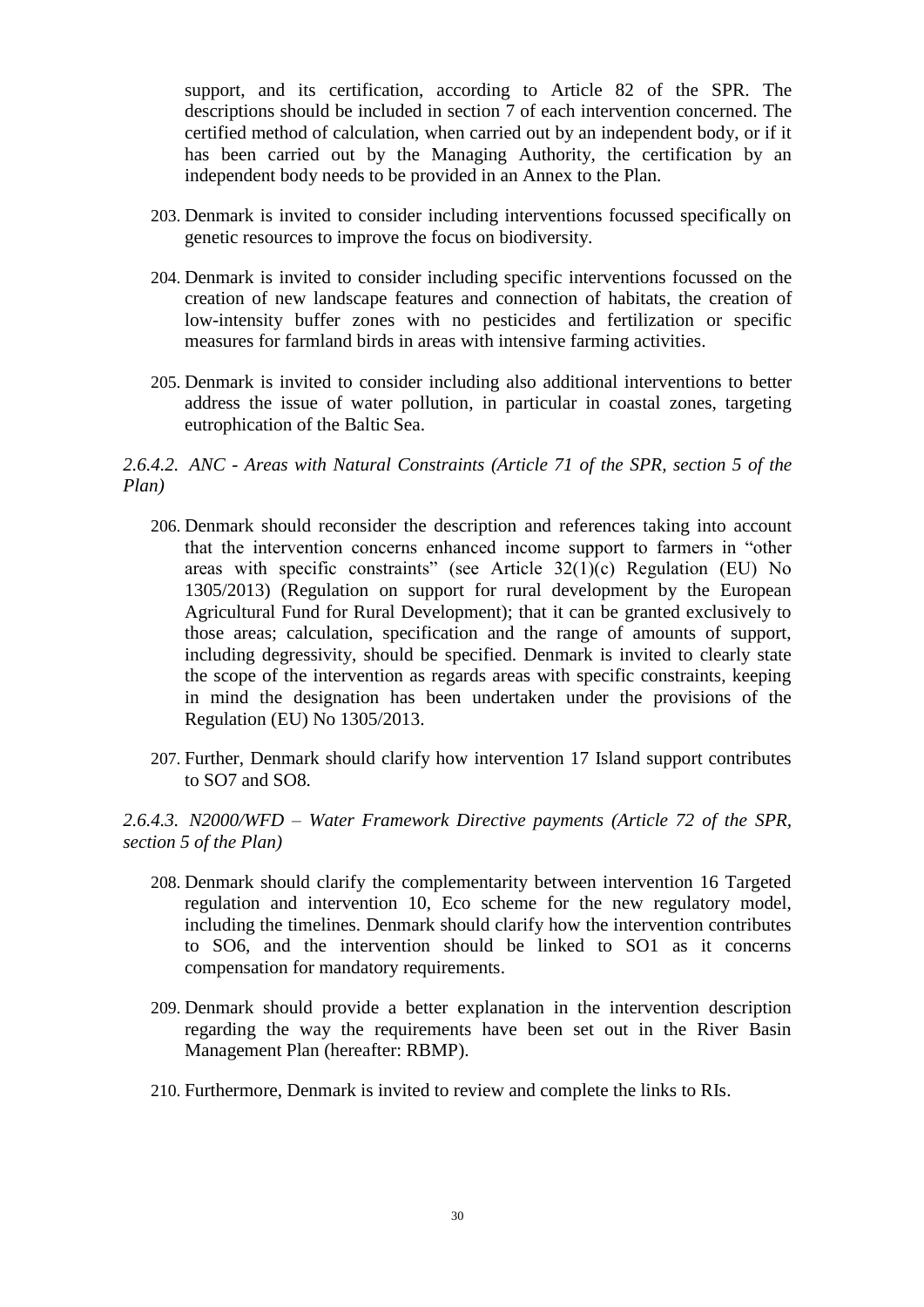*2.6.4.4. Investments, including investments in irrigation (Articles 73-74 of the SPR, section 5 of the Plan)*

- 211. Denmark is invited to review the links between investment interventions and RIs, and to consider links to several RIs.
- 212. For intervention 18 Water and climate projects, Denmark should clarify the setting of the maximum amount for the Planned Unit Amount (hereafter: PUA) and the consistency with the PUA. In that respect, Denmark should take into account that the maximum planned average unit amount should represent the maximum average amount per project that is planned to be paid and not the maximum amount for a single project (upper ceiling).
- 213. For intervention 19 Mini wetlands, Denmark should clarify the link to SO6. Moreover, to qualify as non-productive green investment (investments as referred to in Article  $73(4)(a)(i)$  of the SPR), it has to be assured that the eligible investments are linked to the delivery of purely environmental and climate benefits.
- 214. Investments supported under this intervention should complement other operations improving nutrient use. The unit amount should be linked to the relevant RIs. Denmark is invited to explain the rather high difference between the maximum amount and planned unit amount.
- 215. For intervention 20 Private afforestation, Denmark should more clearly specify how afforestation meets the legal obligations, describing better the framework for the intervention the relevant requirements already, particularly to ensure 100% eligibility to be considered as non-productive. The obligations after afforestation should be made more explicit (beyond reference to the national legislation) and how other instruments, e.g. state aid schemes are considered. The contribution to SO6 should be explained.
- 216. To complement other AECC and conditionality requirements, Denmark could consider including restrictions of planting on or near wetlands and peatlands, limiting the loss of peatland or wetland biotopes which contribute to climate change mitigation and which provide supporting habitat for sensitive flora and fauna. Such a restriction can also minimise damage to peatlands/wetlands caused by drainage of sites in close proximity to these sensitive habitats. Denmark may also consider the voluntary Guidelines for Afforestation and Reforestation.
- 217. For intervention 21 Clearing and preparing for grazing (N2000), Denmark is reminded that this intervention shall be designed in agreement with other relevant public authorities in order to avoid negative impacts on the target on conservation objectives of the Natura habitat or species for which the area is designated.
- 218. In order to secure the environmental benefit of non-productive character of the eligible investments, the areas should be only used e.g. for extensive grazing. Denmark is recommended to consider adding maintenance commitments under Article 70 of the SPR, for the investments made. Denmark should ensure that all eligible investments are covered by the description of the intervention in the plan, clarify the contribution to SO5, complete/revise the section on the support rate (targeting) and Simplified Cost Option (hereafter: SCO) (information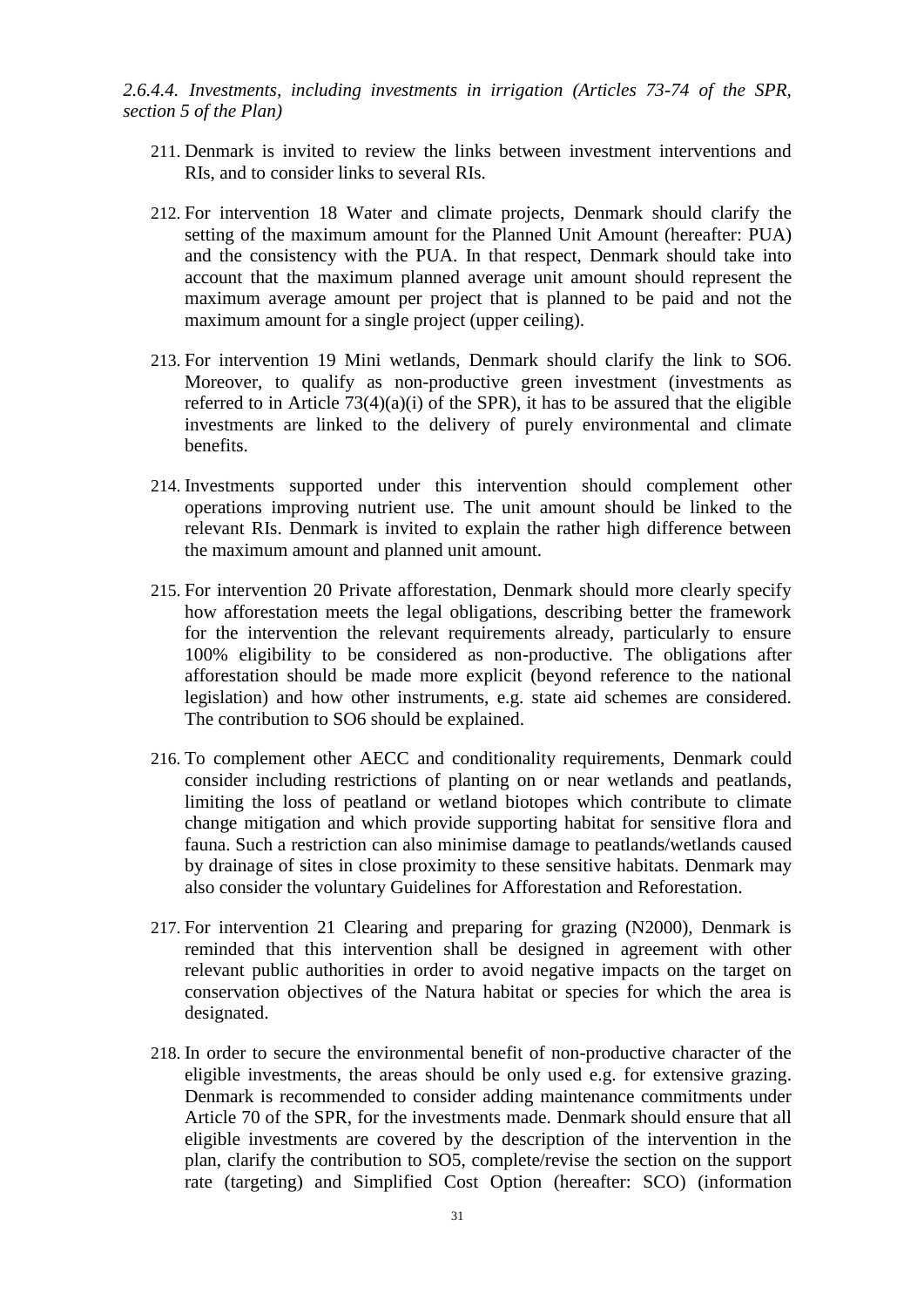missing), and adapt the contribution from EAFRD as data entered show different contribution rates for each year.

- 219. For intervention 22 Environmental and climate technologies, Denmark is invited to provide further clarifications on
	- Scope of the intervention: In order to qualify as a green investment (investments as referred to in Article  $73(4)(a)(i)$  of the SPR) with a higher support rate to count against the ring-fencing, the investment should go beyond normal practices and/or mandatory requirements. Denmark is invited to explain the targeting of the intervention, especially regarding animal welfare and precision farming. Moreover, the link to SO1 is not clear and R.44 should be included.
	- Targeting of the intervention: All eligible investments must be included in the description of the intervention. There are explicit links to R.16 and R.39. Biomass and reduced energy consumption are referred to in the description, but the eligibility conditions for support are general. The support rate has to be included in the Plan and for a clear targeting, the eligibility conditions needs to be better explained. A differentiation in relation to the economic benefit of the investment is strongly recommended.
	- Unit amounts: difference between the maximum and average unit amount is high and should be re-considered.
	- Animal welfare: An explanation on how the intervention contributes to increased animal welfare needs to be provided.
- 220. For intervention 23 Establishment of green biorefining plants, Denmark is invited to provide further clarifications on:
	- The link and contributions of the intervention to the related specific objectives.
	- The products which will be used for the biorefining, and if a life cycle assessment is available or envisaged.
	- The standards for carrying out project maturation that is part of the eligibility conditions.

#### **Installation aid (Article 75 of the SPR, section 5 of the Plan)**

- 221. For intervention 24 Establishment aid for young farmers, Denmark is invited to provide information on the specifications for the business plans, and possible eligibility conditions in addition to those mentioned, and to clarify the reason for eligibility of establishments registered up to four years before the date of application.
- 222. Denmark should clarify why young gardeners are eligible for support under this intervention and whether they fulfil the definition of young farmers. Denmark could also consider a separate intervention under business start-ups in order to target this group of beneficiaries.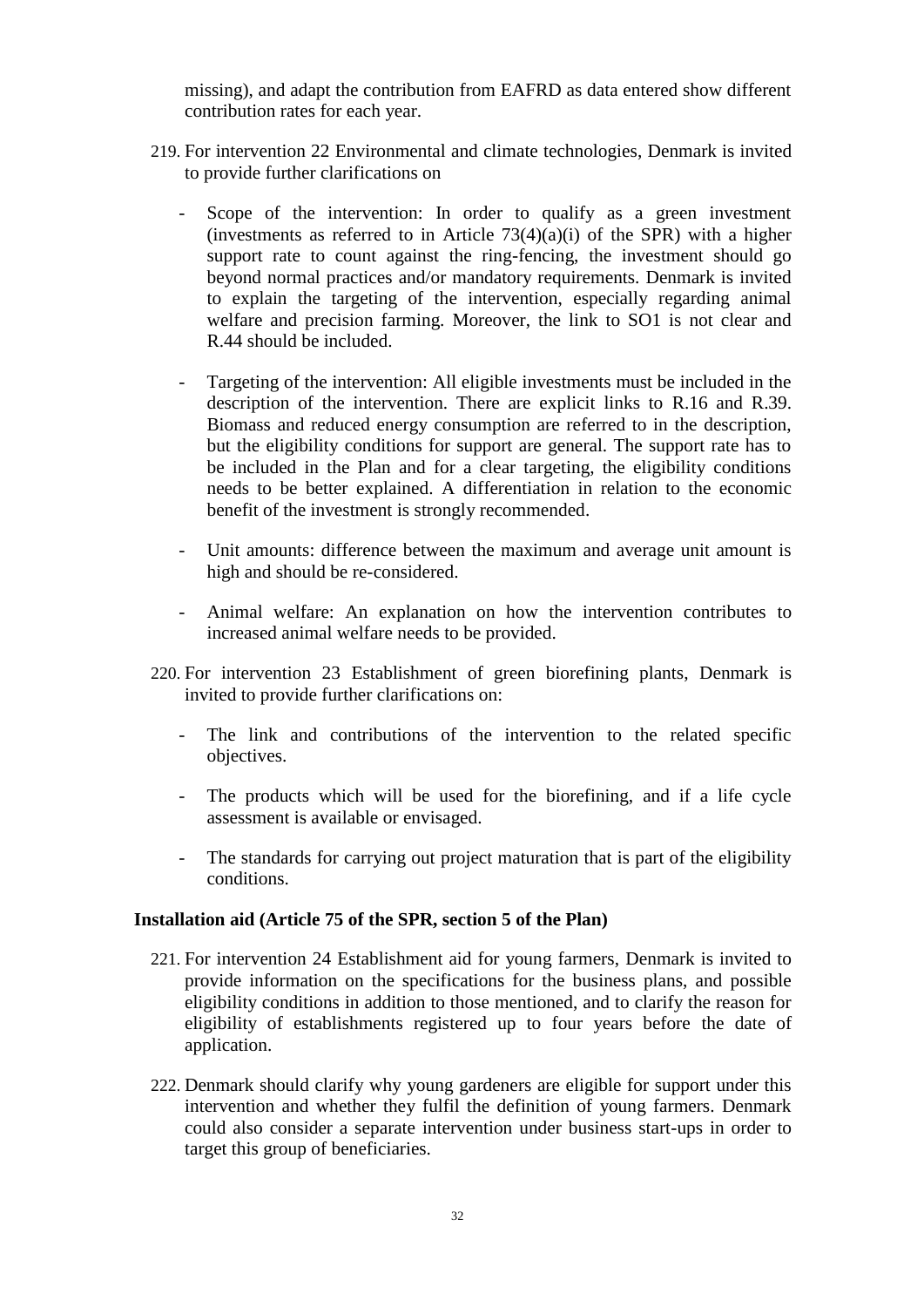### *2.6.4.5. Risk management (Article 76 of the SPR, section 5 of the Plan)*

- 223. Denmark did not set up any risk management instruments in the Plan. Against high operational and climate risk, Denmark is invited to re-consider and design risk management instruments available to all farmers.
- *2.6.4.6. Cooperation (Article 77 of the SPR, section 5 of the Plan)*
	- 224. For intervention 25 LEADER Denmark should clarify how the intervention contributes to all the related specific objectives.
	- 225. Denmark did not plan interventions supporting preparation and implementation of Operational Group projects, nor for support for stronger cross-border cooperation.
- *2.6.4.7. Knowledge exchange and advice (Article 78 of the SPR, section 5 of the Plan)*
	- 226. Interventions for knowledge exchange and advice have not been designed. Against the importance of a high level of knowledge for sustainable farming, Denmark is invited to re-consider and make use of CAP instruments in order to make advisory services available to all farmers.
	- 227. Denmark is invited to explain in detail how the obligations listed in Art 15(2), (3) and (4) of the SPR have be taken into account, including the implementation modes such as the obligatory training of advisors and innovation support to capture innovative ideas (Article 15(4)(e) of the SPR).
- *2.6.4.8. Financial instruments (Article 80 of the SPR, section 4.6 of the Plan)*
	- 228. Denmark is invited to inform on and explain the national schemes helping reduce the high levels of long-term debt and those schemes made available for agriculture financing, including young farmers. Further, Denmark is invited to provide justifications why financial instruments for generation renewal are not considered.

#### **3. FINANCIAL OVERVIEW TABLE**

- 229. Denmark is invited to modify the financial overview table in order to correct below inconsistencies.
- 230. In accordance with Article 156 of the SPR, the sum of all payments made during a given financial year for a sector - irrespective for which programme and under which legal base those took place - cannot exceed the financial allocations referred to in Article 88 of the SPR for that given financial year for that sector.
- 231. With regard to the type of interventions in certain sectors defined in Article 42 of the SPR; expenditure that will be paid in 2023 or in the subsequent financial years relating to measures implemented under Regulation (EU) No 1308/2013; the same sectors should not be entered in the Annual indicative financial allocations under Section 5 or in the Financial Overview table under Section 6 of the Plan.